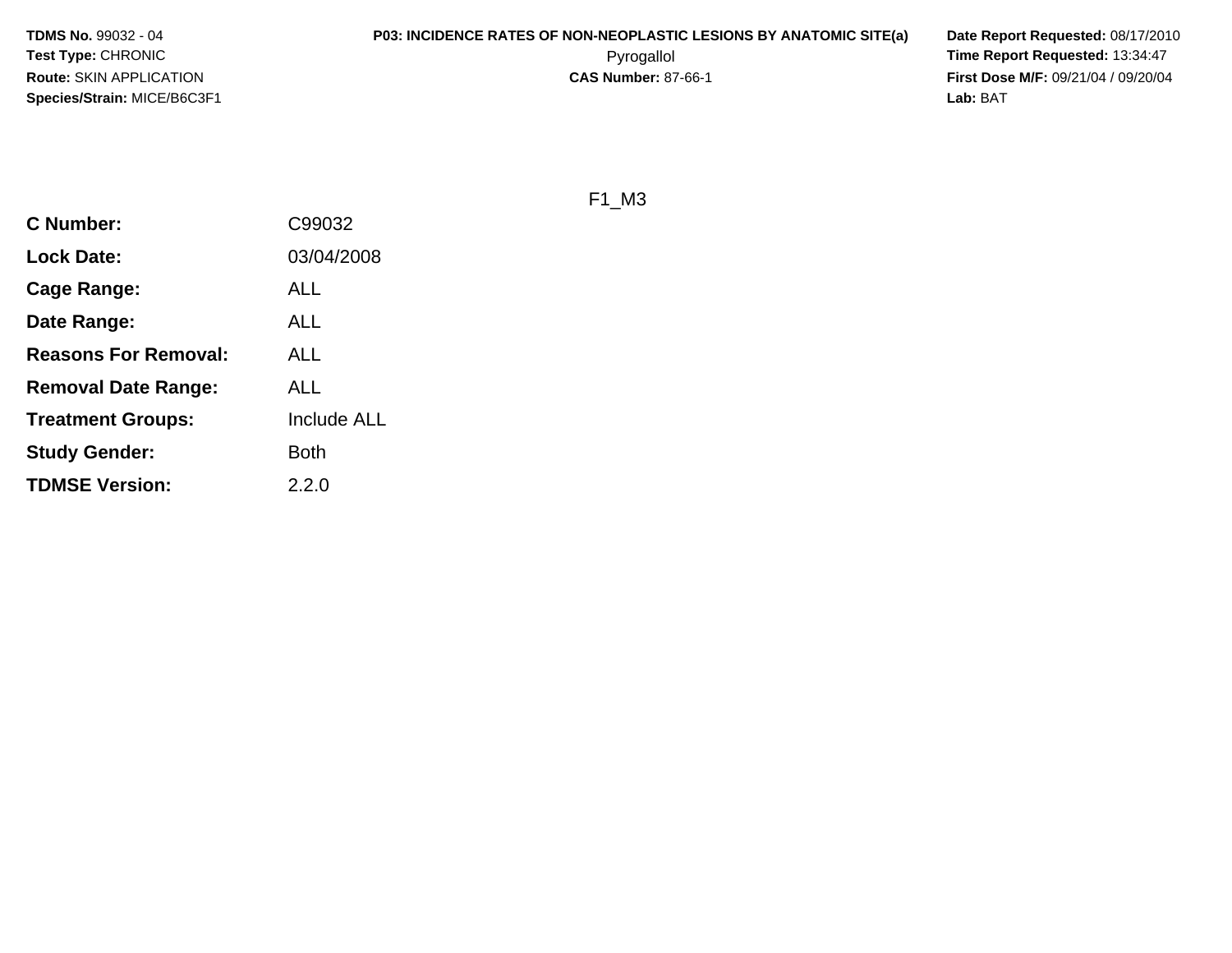| TDMS No. 99032 - 04                                      | P03: INCIDENCE RATES OF NON-NEOPLASTIC LESIONS BY ANATOMIC SITE(a) | Date Report Requested: 08/17/2010   |          |              |          |
|----------------------------------------------------------|--------------------------------------------------------------------|-------------------------------------|----------|--------------|----------|
| Test Type: CHRONIC                                       |                                                                    | Time Report Requested: 13:34:47     |          |              |          |
| Route: SKIN APPLICATION                                  |                                                                    | First Dose M/F: 09/21/04 / 09/20/04 |          |              |          |
| Species/Strain: MICE/B6C3F1                              |                                                                    |                                     |          |              | Lab: BAT |
| <b>B6C3F1 MICE MALE</b>                                  | 0 MG/KG                                                            | 5 MG/KG                             | 20 MG/KG | 75 MG/KG     |          |
| <b>Disposition Summary</b>                               |                                                                    |                                     |          |              |          |
| <b>Animals Initially In Study</b><br><b>Early Deaths</b> | 50                                                                 | 50                                  | 50       | 50           |          |
| <b>Accidently Killed</b>                                 |                                                                    |                                     |          | $\mathbf{1}$ |          |
| <b>Moribund Sacrifice</b>                                | 8                                                                  | 10                                  | 10       | 12           |          |
| <b>Natural Death</b>                                     | 5                                                                  | 4                                   | 6        | 6            |          |
| <b>Survivors</b>                                         |                                                                    |                                     |          |              |          |
| <b>Terminal Sacrifice</b>                                | 37                                                                 | 36                                  | 34       | 31           |          |
| <b>Animals Examined Microscopically</b>                  | 50                                                                 | 50                                  | 50       | 50           |          |
| ALIMENTARY SYSTEM                                        |                                                                    |                                     |          |              |          |
| Esophagus                                                | (50)                                                               | (50)                                | (50)     | (50)         |          |
| Inflammation                                             |                                                                    |                                     |          | 1(2%)        |          |
| Epithelium, Cyst                                         |                                                                    |                                     |          | 1(2%)        |          |
| Gallbladder                                              | (49)                                                               | (49)                                | (50)     | (46)         |          |
| Cyst                                                     | 1(2%)                                                              |                                     |          |              |          |
| Infiltration Cellular, Mononuclear Cell                  | 4(8%)                                                              | 8 (16%)                             | 4(8%)    | 3(7%)        |          |
| Epithelium, Hyperplasia                                  | 1(2%)                                                              |                                     | 1(2%)    |              |          |
| Intestine Large, Cecum                                   | (50)                                                               | (50)                                | (50)     | (50)         |          |
| Hyperplasia, Lymphoid                                    |                                                                    |                                     | 1(2%)    |              |          |
| Inflammation                                             |                                                                    |                                     | 1(2%)    |              |          |
| Epithelium, Hyperplasia                                  |                                                                    |                                     |          | 1(2%)        |          |
| Intestine Large, Colon                                   | (50)                                                               | (50)                                | (50)     | (50)         |          |
| Intestine Large, Rectum                                  | (50)                                                               | (50)                                | (50)     | (50)         |          |
| Inflammation                                             |                                                                    |                                     | 1(2%)    |              |          |
| Epithelium, Hyperplasia                                  |                                                                    |                                     | 2(4%)    |              |          |
| Muscularis, Hypertrophy                                  |                                                                    |                                     | 1(2%)    |              |          |
| Intestine Small, Duodenum                                | (50)                                                               | (50)                                | (50)     | (50)         |          |
| Inflammation                                             |                                                                    | 1(2%)                               |          |              |          |
| Epithelium, Hyperplasia                                  |                                                                    | 1(2%)                               |          |              |          |
| Intestine Small, Ileum                                   | (50)                                                               | (50)                                | (50)     | (50)         |          |
| Inflammation                                             |                                                                    | 2(4%)                               | 5 (10%)  |              |          |
| Epithelium, Hyperplasia                                  |                                                                    | 2(4%)                               | 2(4%)    |              |          |
| Intestine Small, Jejunum                                 | (50)                                                               | (50)                                | (50)     | (50)         |          |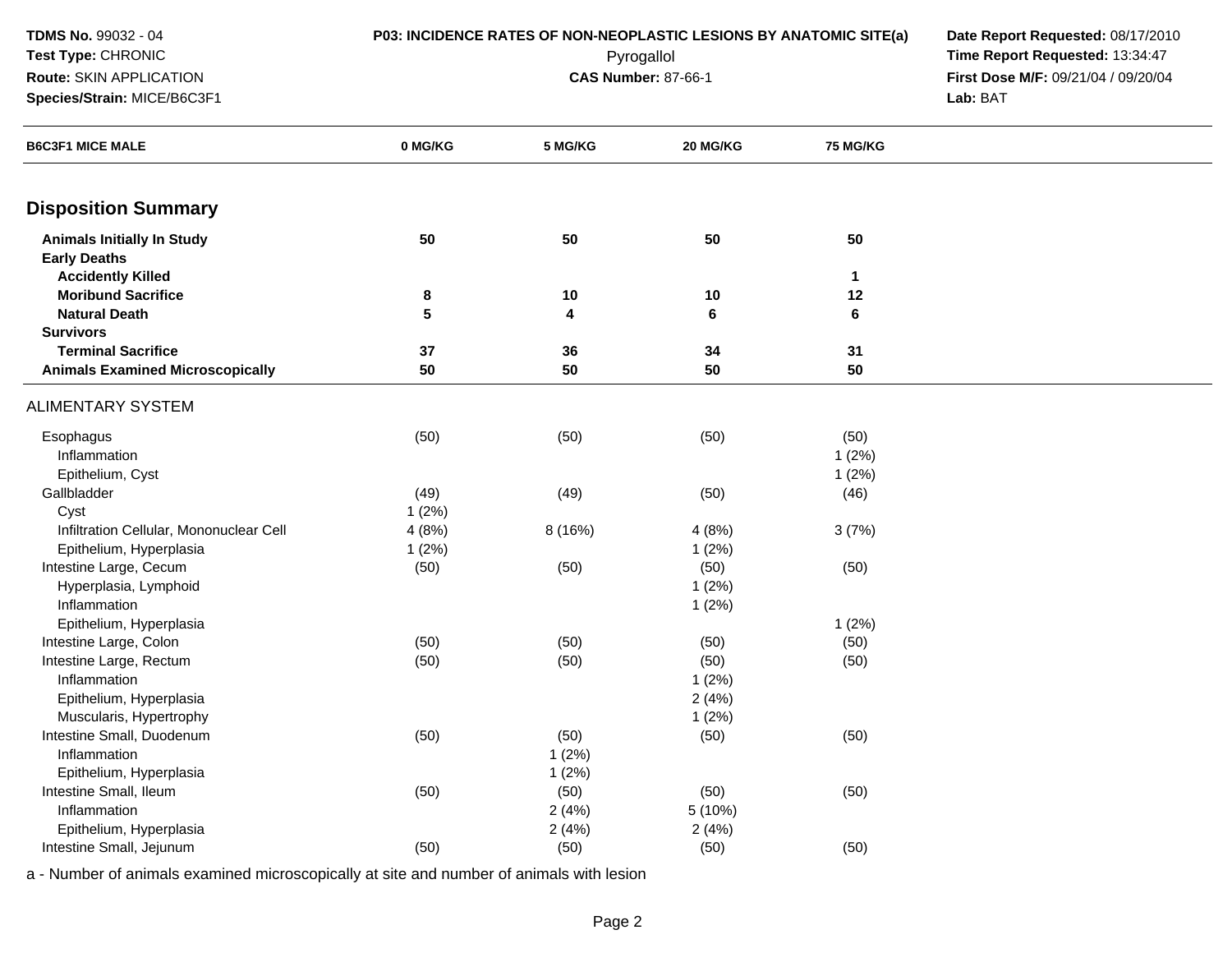| TDMS No. 99032 - 04              | P03: INCIDENCE RATES OF NON-NEOPLASTIC LESIONS BY ANATOMIC SITE(a) | Date Report Requested: 08/17/2010   |          |                 |          |
|----------------------------------|--------------------------------------------------------------------|-------------------------------------|----------|-----------------|----------|
| Test Type: CHRONIC               |                                                                    | Time Report Requested: 13:34:47     |          |                 |          |
| Route: SKIN APPLICATION          |                                                                    | First Dose M/F: 09/21/04 / 09/20/04 |          |                 |          |
| Species/Strain: MICE/B6C3F1      |                                                                    |                                     |          |                 | Lab: BAT |
| <b>B6C3F1 MICE MALE</b>          | 0 MG/KG                                                            | 5 MG/KG                             | 20 MG/KG | <b>75 MG/KG</b> |          |
| Cyst                             |                                                                    |                                     |          | 1(2%)           |          |
| Hyperplasia, Lymphoid            | 9(18%)                                                             | 5(10%)                              | 5 (10%)  |                 |          |
| Inflammation                     | 1(2%)                                                              | 2(4%)                               | 3(6%)    |                 |          |
| Inflammation, Granulomatous      | 1(2%)                                                              |                                     |          |                 |          |
| Epithelium, Hyperplasia          |                                                                    | 1(2%)                               |          | 1(2%)           |          |
| Liver                            | (50)                                                               | (50)                                | (50)     | (50)            |          |
| Angiectasis                      |                                                                    |                                     | 1(2%)    |                 |          |
| Atypia Cellular                  |                                                                    |                                     |          | 1(2%)           |          |
| <b>Basophilic Focus</b>          | 5(10%)                                                             | 7 (14%)                             | 7 (14%)  | 7 (14%)         |          |
| <b>Clear Cell Focus</b>          | 29 (58%)                                                           | 31 (62%)                            | 29 (58%) | 23 (46%)        |          |
| <b>Cytoplasmic Alteration</b>    |                                                                    | 1(2%)                               | 1(2%)    |                 |          |
| Degeneration, Fatty              |                                                                    | 1(2%)                               |          |                 |          |
| <b>Eosinophilic Focus</b>        | 31 (62%)                                                           | 32 (64%)                            | 31 (62%) | 26 (52%)        |          |
| Fibrosis                         | 1(2%)                                                              |                                     |          |                 |          |
| Hematopoietic Cell Proliferation |                                                                    | 4(8%)                               | 4(8%)    | 14 (28%)        |          |
| Hepatodiaphragmatic Nodule       | 2(4%)                                                              |                                     |          |                 |          |
| Infarct                          |                                                                    |                                     | 1(2%)    |                 |          |
| Inflammation                     | 31 (62%)                                                           | 25 (50%)                            | 29 (58%) | 24 (48%)        |          |
| Metaplasia, Osseous              | 1(2%)                                                              |                                     |          |                 |          |
| <b>Mixed Cell Focus</b>          | 5 (10%)                                                            | 5 (10%)                             | 6 (12%)  |                 |          |
| Necrosis                         | 5 (10%)                                                            |                                     | 1(2%)    | 4(8%)           |          |
| Pigmentation                     | 2(4%)                                                              | 3(6%)                               | 1(2%)    | 2(4%)           |          |
|                                  |                                                                    |                                     |          |                 |          |
| Regeneration                     | 1(2%)                                                              |                                     |          |                 |          |
| <b>Tension Lipidosis</b>         | 2(4%)                                                              | 3(6%)                               | 4(8%)    | 2(4%)           |          |
| Thrombosis                       |                                                                    | 1(2%)                               |          |                 |          |
| Vacuolization Cytoplasmic        | 10 (20%)                                                           | 23 (46%)                            | 19 (38%) | 6 (12%)         |          |
| Bile Duct, Cyst                  |                                                                    |                                     |          | 3(6%)           |          |
| Bile Duct, Hyperplasia           | 2(4%)                                                              | 1(2%)                               | 3(6%)    | 2(4%)           |          |
| Hepatocyte, Hypertrophy          | 1(2%)                                                              |                                     |          |                 |          |
| Kupffer Cell, Hyperplasia        | 1(2%)                                                              |                                     |          | 1(2%)           |          |
| Kupffer Cell, Pigmentation       | 1(2%)                                                              |                                     |          |                 |          |
| Oval Cell, Hyperplasia           | 2(4%)                                                              |                                     | 1(2%)    | 1(2%)           |          |
| Mesentery                        | (8)                                                                | (6)                                 | (8)      | (10)            |          |
| Inflammation                     | 3(38%)                                                             | 1(17%)                              | 2(25%)   | 2 (20%)         |          |
| Fat, Necrosis                    | 4 (50%)                                                            | 2 (33%)                             | 3(38%)   | 3(30%)          |          |
| Oral Mucosa                      | (0)                                                                | (0)                                 | (0)      | (1)             |          |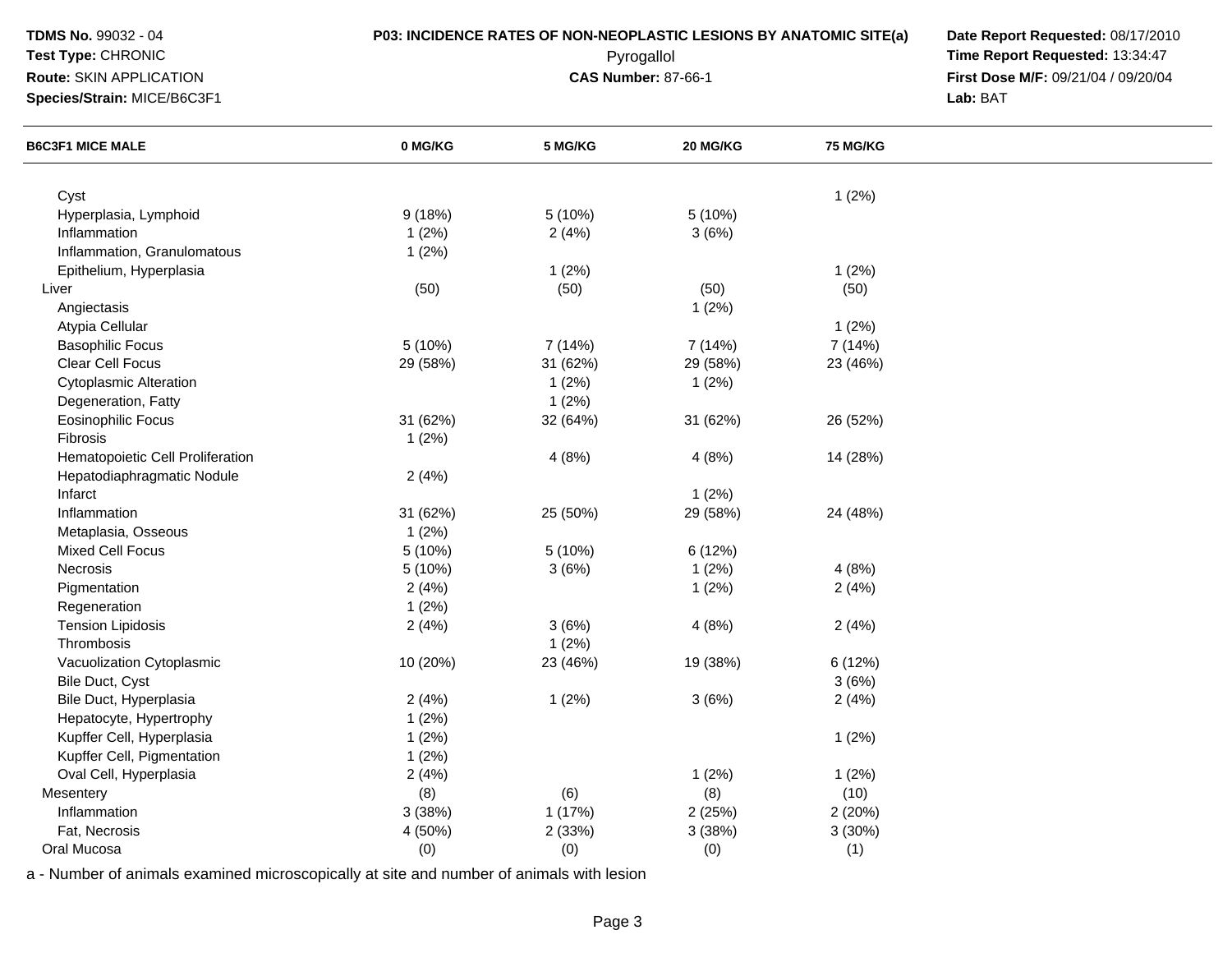**Test Type:** CHRONIC

**Route:** SKIN APPLICATION

**Species/Strain:** MICE/B6C3F1

**P03: INCIDENCE RATES OF NON-NEOPLASTIC LESIONS BY ANATOMIC SITE(a) Date Report Requested: 08/17/2010**<br>Pyrogallol **Proport Report Requested: 13:34:47**  Pyrogallol **Time Report Requested:** 13:34:47 **First Dose M/F:** 09/21/04 / 09/20/04<br>Lab: BAT **Lab:** BAT

| <b>B6C3F1 MICE MALE</b>                           | 0 MG/KG  | 5 MG/KG  | 20 MG/KG | 75 MG/KG |  |
|---------------------------------------------------|----------|----------|----------|----------|--|
|                                                   |          |          |          |          |  |
| Pancreas                                          | (50)     | (50)     | (50)     | (50)     |  |
| Cytoplasmic Alteration, Focal                     | 1(2%)    |          |          |          |  |
| Hemorrhage                                        |          | 1(2%)    |          |          |  |
| Infiltration Cellular, Mononuclear Cell           | 9(18%)   | 14 (28%) | 15 (30%) | 9(18%)   |  |
| Inflammation                                      | 2(4%)    |          |          | 1(2%)    |  |
| Pigmentation                                      |          |          |          | 1(2%)    |  |
| Vacuolization Cytoplasmic                         | 1(2%)    |          |          |          |  |
| Acinus, Atrophy                                   | 2(4%)    | 2(4%)    | 1(2%)    |          |  |
| Duct, Cyst                                        | 1(2%)    |          |          | 1(2%)    |  |
| Salivary Glands                                   | (50)     | (50)     | (50)     | (50)     |  |
| Atrophy                                           |          | 1(2%)    | 1(2%)    |          |  |
| Infiltration Cellular, Mononuclear Cell           | 40 (80%) | 40 (80%) | 41 (82%) | 40 (80%) |  |
| Inflammation                                      |          |          |          | 2(4%)    |  |
| Mineralization                                    | 1(2%)    | 1(2%)    | 2(4%)    |          |  |
| Duct, Hyperplasia                                 |          |          | 1(2%)    |          |  |
| Submandibular Gland, Vacuolization<br>Cytoplasmic | 1(2%)    |          |          |          |  |
| Stomach, Forestomach                              | (50)     | (50)     | (50)     | (50)     |  |
| Hyperplasia                                       |          | $1(2\%)$ |          |          |  |
| Inflammation                                      | 2(4%)    | 5 (10%)  | 3(6%)    | 5(10%)   |  |
| Ulcer                                             | 2(4%)    |          |          | 2(4%)    |  |
| Epithelium, Cyst                                  |          |          | 1(2%)    |          |  |
| Epithelium, Hyperkeratosis                        | 4(8%)    | 3(6%)    | 6(12%)   | 5(10%)   |  |
| Epithelium, Hyperplasia, Squamous                 | 3(6%)    | 5 (10%)  | 6(12%)   | 7 (14%)  |  |
| Stomach, Glandular                                | (50)     | (50)     | (50)     | (50)     |  |
| Cyst                                              | 6 (12%)  | 19 (38%) | 14 (28%) | 10 (20%) |  |
| Foreign Body                                      |          | 1(2%)    |          |          |  |
| Hyperplasia                                       | 5 (10%)  | 5 (10%)  | 1(2%)    | 5(10%)   |  |
| Infiltration Cellular, Mononuclear Cell           |          | 4(8%)    | 2(4%)    |          |  |
| Inflammation                                      |          | 1(2%)    | 5(10%)   |          |  |
| Inflammation, Granulomatous                       |          |          | 1(2%)    |          |  |
| Mineralization                                    | 1(2%)    | 2(4%)    |          |          |  |
| Tooth                                             | (36)     | (30)     | (24)     | (22)     |  |
|                                                   | 35 (97%) | 27 (90%) | 21 (88%) | 21 (95%) |  |
| Dysplasia                                         |          |          |          |          |  |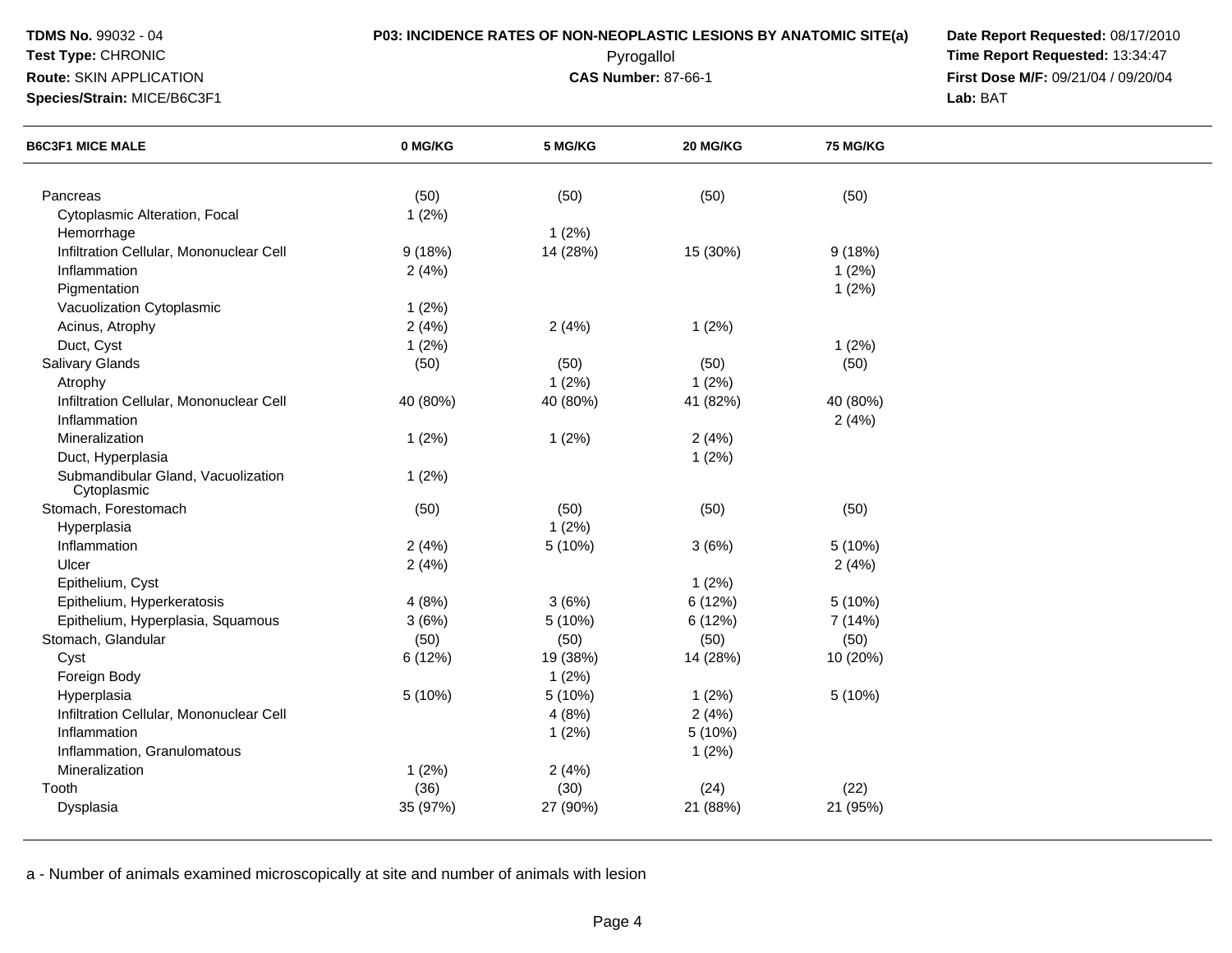| TDMS No. 99032 - 04<br>Test Type: CHRONIC<br>Route: SKIN APPLICATION<br>Species/Strain: MICE/B6C3F1 |          | P03: INCIDENCE RATES OF NON-NEOPLASTIC LESIONS BY ANATOMIC SITE(a)<br>Pyrogallol<br><b>CAS Number: 87-66-1</b> | Date Report Requested: 08/17/2010<br>Time Report Requested: 13:34:47<br>First Dose M/F: 09/21/04 / 09/20/04<br>Lab: BAT |                 |  |
|-----------------------------------------------------------------------------------------------------|----------|----------------------------------------------------------------------------------------------------------------|-------------------------------------------------------------------------------------------------------------------------|-----------------|--|
| <b>B6C3F1 MICE MALE</b>                                                                             | 0 MG/KG  | 5 MG/KG                                                                                                        | 20 MG/KG                                                                                                                | <b>75 MG/KG</b> |  |
| CARDIOVASCULAR SYSTEM                                                                               |          |                                                                                                                |                                                                                                                         |                 |  |
| <b>Blood Vessel</b><br>Aorta, Infiltration Cellular, Mononuclear Cell<br>Aorta, Mineralization      | (50)     | (50)<br>1(2%)<br>1(2%)                                                                                         | (50)                                                                                                                    | (50)            |  |
| Carotid Artery, Inflammation<br>Carotid Artery, Thrombosis                                          | 1(2%)    |                                                                                                                | 3(6%)<br>1(2%)                                                                                                          |                 |  |
| Heart                                                                                               | (50)     | (50)                                                                                                           | (50)                                                                                                                    | (50)            |  |
| Cardiomyopathy                                                                                      | 45 (90%) | 44 (88%)                                                                                                       | 46 (92%)                                                                                                                | 44 (88%)        |  |
| Infiltration Cellular, Mononuclear Cell                                                             | 1(2%)    | 2(4%)                                                                                                          | 1(2%)                                                                                                                   | 4(8%)           |  |
| Inflammation                                                                                        | 2(4%)    | 5 (10%)                                                                                                        | 4(8%)                                                                                                                   | 2(4%)           |  |
| Metaplasia, Osseous                                                                                 |          | 1(2%)                                                                                                          |                                                                                                                         |                 |  |
| Mineralization                                                                                      | 1(2%)    |                                                                                                                | 2(4%)                                                                                                                   | 2(4%)           |  |
| Necrosis                                                                                            | 1(2%)    |                                                                                                                |                                                                                                                         |                 |  |
| Thrombosis                                                                                          | 1(2%)    |                                                                                                                |                                                                                                                         |                 |  |
| <b>ENDOCRINE SYSTEM</b>                                                                             |          |                                                                                                                |                                                                                                                         |                 |  |
| <b>Adrenal Cortex</b>                                                                               | (50)     | (50)                                                                                                           | (50)                                                                                                                    | (50)            |  |
| Angiectasis                                                                                         |          | 2(4%)                                                                                                          | 2(4%)                                                                                                                   | 1(2%)           |  |
| Fibrosis                                                                                            | 1(2%)    |                                                                                                                |                                                                                                                         |                 |  |
| Hematopoietic Cell Proliferation                                                                    |          |                                                                                                                |                                                                                                                         | 2(4%)           |  |
| Hyperplasia                                                                                         | 1(2%)    |                                                                                                                |                                                                                                                         |                 |  |
| Hypertrophy                                                                                         | 15 (30%) | 18 (36%)                                                                                                       | 13 (26%)                                                                                                                | 8 (16%)         |  |
| Inflammation                                                                                        |          | 1(2%)                                                                                                          |                                                                                                                         |                 |  |
| Mineralization                                                                                      |          |                                                                                                                | 1(2%)                                                                                                                   |                 |  |
| Vacuolization Cytoplasmic                                                                           |          |                                                                                                                | 1(2%)                                                                                                                   |                 |  |
| Subcapsular, Hyperplasia                                                                            | 40 (80%) | 39 (78%)                                                                                                       | 44 (88%)                                                                                                                | 44 (88%)        |  |
| Adrenal Medulla                                                                                     | (50)     | (50)                                                                                                           | (50)                                                                                                                    | (50)            |  |
| Hyperplasia                                                                                         |          |                                                                                                                | 1(2%)                                                                                                                   |                 |  |
| Islets, Pancreatic                                                                                  | (50)     | (50)                                                                                                           | (50)                                                                                                                    | (50)            |  |
| Hyperplasia                                                                                         | 43 (86%) | 43 (86%)                                                                                                       | 42 (84%)                                                                                                                | 40 (80%)        |  |
| Parathyroid Gland                                                                                   | (41)     | (44)                                                                                                           | (42)                                                                                                                    | (47)            |  |
| Hyperplasia                                                                                         | 1(2%)    |                                                                                                                |                                                                                                                         |                 |  |
| <b>Pituitary Gland</b>                                                                              | (50)     | (50)                                                                                                           | (50)                                                                                                                    | (50)            |  |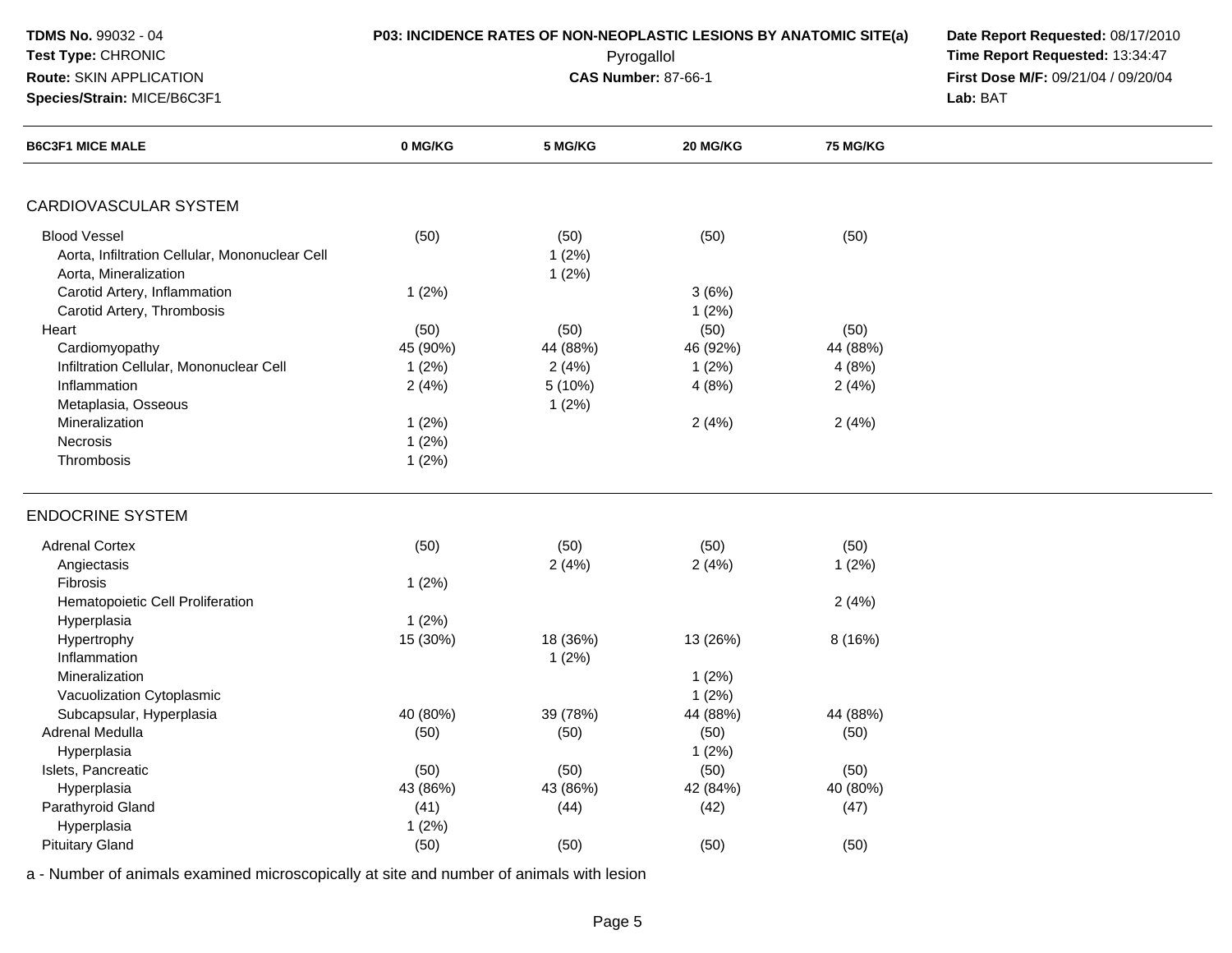| TDMS No. 99032 - 04                     | P03: INCIDENCE RATES OF NON-NEOPLASTIC LESIONS BY ANATOMIC SITE(a) | Date Report Requested: 08/17/2010 |            |                 |                                     |
|-----------------------------------------|--------------------------------------------------------------------|-----------------------------------|------------|-----------------|-------------------------------------|
| Test Type: CHRONIC                      |                                                                    |                                   | Pyrogallol |                 | Time Report Requested: 13:34:47     |
| Route: SKIN APPLICATION                 |                                                                    | <b>CAS Number: 87-66-1</b>        |            |                 | First Dose M/F: 09/21/04 / 09/20/04 |
| Species/Strain: MICE/B6C3F1             |                                                                    |                                   |            |                 | Lab: BAT                            |
| <b>B6C3F1 MICE MALE</b>                 | 0 MG/KG                                                            | 5 MG/KG                           | 20 MG/KG   | <b>75 MG/KG</b> |                                     |
| Inflammation                            | 1(2%)                                                              |                                   |            |                 |                                     |
| Pars Distalis, Hyperplasia              | 2(4%)                                                              | 1(2%)                             | 2(4%)      | 1(2%)           |                                     |
| Pars Intermedia, Hyperplasia            |                                                                    |                                   | 1(2%)      |                 |                                     |
| <b>Thyroid Gland</b>                    | (50)                                                               | (50)                              | (50)       | (50)            |                                     |
| Follicular Cell, Hyperplasia            |                                                                    |                                   | 1(2%)      |                 |                                     |
| <b>GENERAL BODY SYSTEM</b>              |                                                                    |                                   |            |                 |                                     |
| Peritoneum                              | (0)                                                                | (1)                               | (1)        | (1)             |                                     |
| Hyperplasia                             |                                                                    |                                   | 1 (100%)   |                 |                                     |
| Inflammation                            |                                                                    | 1 (100%)                          |            | 1 (100%)        |                                     |
| <b>GENITAL SYSTEM</b>                   |                                                                    |                                   |            |                 |                                     |
| <b>Coagulating Gland</b>                | (0)                                                                | (2)                               | (1)        | (0)             |                                     |
| Epididymis                              | (50)                                                               | (50)                              | (50)       | (50)            |                                     |
| Fibrosis                                | 1(2%)                                                              |                                   | 2(4%)      |                 |                                     |
| Granuloma Sperm                         |                                                                    | 2(4%)                             |            | 1(2%)           |                                     |
| Infiltration Cellular, Mononuclear Cell | 37 (74%)                                                           | 38 (76%)                          | 39 (78%)   | 33 (66%)        |                                     |
| Inflammation                            | 3(6%)                                                              | 4(8%)                             | 1(2%)      | 2(4%)           |                                     |
| Inflammation, Granulomatous             |                                                                    | 1(2%)                             |            |                 |                                     |
| Mineralization                          |                                                                    |                                   | 1(2%)      |                 |                                     |
| Pigmentation                            |                                                                    | 1(2%)                             |            |                 |                                     |
| Artery, Inflammation                    |                                                                    | 1(2%)                             |            |                 |                                     |
| Epithelium, Hyperplasia                 |                                                                    |                                   |            | 1(2%)           |                                     |
| Penis                                   | (1)                                                                | (0)                               | (0)        | (0)             |                                     |
| Inflammation                            | 1 (100%)                                                           |                                   |            |                 |                                     |
| <b>Preputial Gland</b>                  | (50)                                                               | (50)                              | (50)       | (50)            |                                     |
| Cyst                                    |                                                                    |                                   |            | 1(2%)           |                                     |
| Ectasia                                 | 3(6%)                                                              | 3(6%)                             | 5(10%)     | 2(4%)           |                                     |
| Infiltration Cellular, Mononuclear Cell | 20 (40%)                                                           | 22 (44%)                          | 22 (44%)   | 26 (52%)        |                                     |
| Inflammation                            | 12 (24%)                                                           | 21 (42%)                          | 14 (28%)   | 11 (22%)        |                                     |
| Prostate                                | (50)                                                               | (50)                              | (50)       | (50)            |                                     |
| Fibrosis                                |                                                                    | 1(2%)                             |            |                 |                                     |
| Hyperplasia                             | 12 (24%)                                                           | 21 (42%)                          | 15 (30%)   | 19 (38%)        |                                     |

Page 6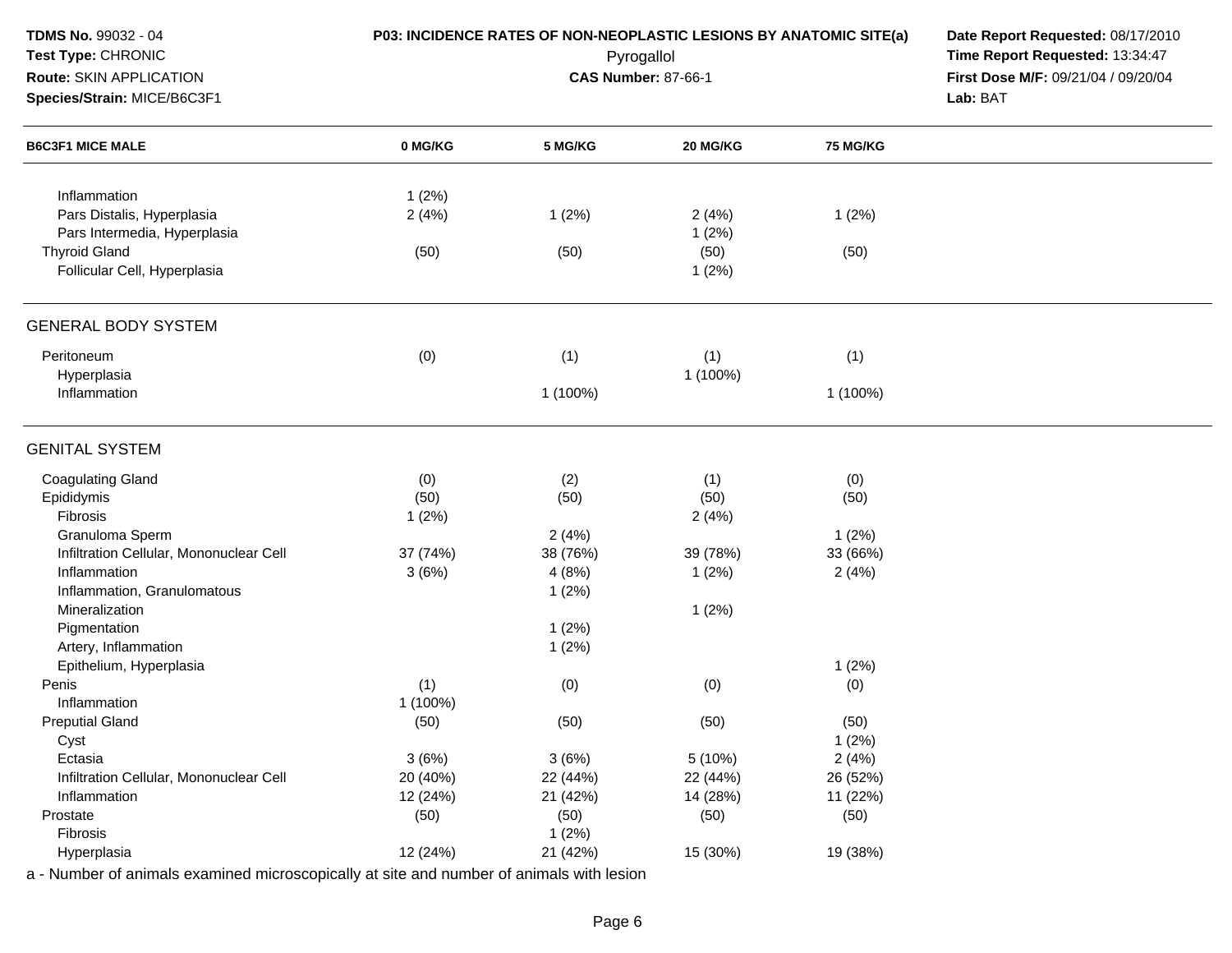| TDMS No. 99032 - 04<br>Test Type: CHRONIC<br>Route: SKIN APPLICATION<br>Species/Strain: MICE/B6C3F1 | P03: INCIDENCE RATES OF NON-NEOPLASTIC LESIONS BY ANATOMIC SITE(a) | Date Report Requested: 08/17/2010<br>Time Report Requested: 13:34:47<br>First Dose M/F: 09/21/04 / 09/20/04<br>Lab: BAT |           |                 |  |
|-----------------------------------------------------------------------------------------------------|--------------------------------------------------------------------|-------------------------------------------------------------------------------------------------------------------------|-----------|-----------------|--|
| <b>B6C3F1 MICE MALE</b>                                                                             | 0 MG/KG                                                            | 5 MG/KG                                                                                                                 | 20 MG/KG  | <b>75 MG/KG</b> |  |
| Hypertrophy                                                                                         | 1(2%)                                                              |                                                                                                                         |           |                 |  |
| Infiltration Cellular, Mononuclear Cell                                                             | 42 (84%)                                                           | 44 (88%)                                                                                                                | 43 (86%)  | 38 (76%)        |  |
| Inflammation                                                                                        | 1(2%)                                                              | 4(8%)                                                                                                                   | 4(8%)     | 3(6%)           |  |
| Artery, Inflammation                                                                                |                                                                    | 1(2%)                                                                                                                   |           |                 |  |
| <b>Seminal Vesicle</b>                                                                              | (50)                                                               | (50)                                                                                                                    | (50)      | (50)            |  |
| Infiltration Cellular, Mixed Cell                                                                   | 1(2%)                                                              |                                                                                                                         |           |                 |  |
| Infiltration Cellular, Mononuclear Cell                                                             | 8 (16%)                                                            | 12 (24%)                                                                                                                | 19 (38%)  | 14 (28%)        |  |
| Inflammation                                                                                        |                                                                    | 5 (10%)                                                                                                                 | 1(2%)     | 1(2%)           |  |
| Bilateral, Dilatation                                                                               | 1(2%)                                                              | 2(4%)                                                                                                                   |           |                 |  |
| <b>Testes</b>                                                                                       | (50)                                                               | (50)                                                                                                                    | (50)      | (50)            |  |
| Atrophy                                                                                             | 1(2%)                                                              |                                                                                                                         | 1(2%)     |                 |  |
| Infiltration Cellular, Mononuclear Cell                                                             | 1(2%)                                                              |                                                                                                                         | 2(4%)     |                 |  |
| Mineralization                                                                                      |                                                                    | 1(2%)                                                                                                                   |           | 1(2%)           |  |
| <b>HEMATOPOIETIC SYSTEM</b>                                                                         |                                                                    |                                                                                                                         |           |                 |  |
| <b>Bone Marrow</b>                                                                                  | (50)                                                               | (50)                                                                                                                    | (50)      | (50)            |  |
| Hyperplasia                                                                                         | 3(6%)                                                              | 10 (20%)                                                                                                                | 8(16%)    | 15 (30%)        |  |
| Lymph Node                                                                                          | (10)                                                               | (12)                                                                                                                    | (9)       | (16)            |  |
| Axillary, Hyperplasia, Lymphoid                                                                     |                                                                    |                                                                                                                         | $1(11\%)$ | 3(19%)          |  |
| Bronchial, Hyperplasia, Lymphoid                                                                    | $1(10\%)$                                                          | 2(17%)                                                                                                                  | 1(11%)    |                 |  |
| Inguinal, Hyperplasia, Lymphoid                                                                     | 6(60%)                                                             | 6(50%)                                                                                                                  | 8 (89%)   | 10 (63%)        |  |
| Inguinal, Pigmentation                                                                              |                                                                    | 1(8%)                                                                                                                   |           |                 |  |
| Mediastinal, Hyperplasia, Lymphoid                                                                  |                                                                    |                                                                                                                         |           | 3(19%)          |  |
| Mediastinal, Inflammation                                                                           |                                                                    |                                                                                                                         |           | 1(6%)           |  |
| Renal, Necrosis                                                                                     |                                                                    |                                                                                                                         |           | 1(6%)           |  |
| Lymph Node, Mandibular                                                                              | (50)                                                               | (50)                                                                                                                    | (50)      | (50)            |  |
| Hematopoietic Cell Proliferation                                                                    |                                                                    |                                                                                                                         |           | 1(2%)           |  |
| Hyperplasia, Lymphoid                                                                               | 9(18%)                                                             | 16 (32%)                                                                                                                | 12 (24%)  | 11 (22%)        |  |
| Inflammation                                                                                        |                                                                    |                                                                                                                         |           | 1(2%)           |  |
| Lymph Node, Mesenteric                                                                              | (50)                                                               | (49)                                                                                                                    | (50)      | (49)            |  |
| Angiectasis                                                                                         |                                                                    |                                                                                                                         | 1(2%)     |                 |  |
| Hyperplasia, Lymphoid                                                                               | 5 (10%)                                                            | 7 (14%)                                                                                                                 | 10 (20%)  | 3(6%)           |  |
| Inflammation                                                                                        | 1(2%)                                                              |                                                                                                                         | 1(2%)     | 1(2%)           |  |
| Pigmentation                                                                                        | 1(2%)                                                              |                                                                                                                         |           |                 |  |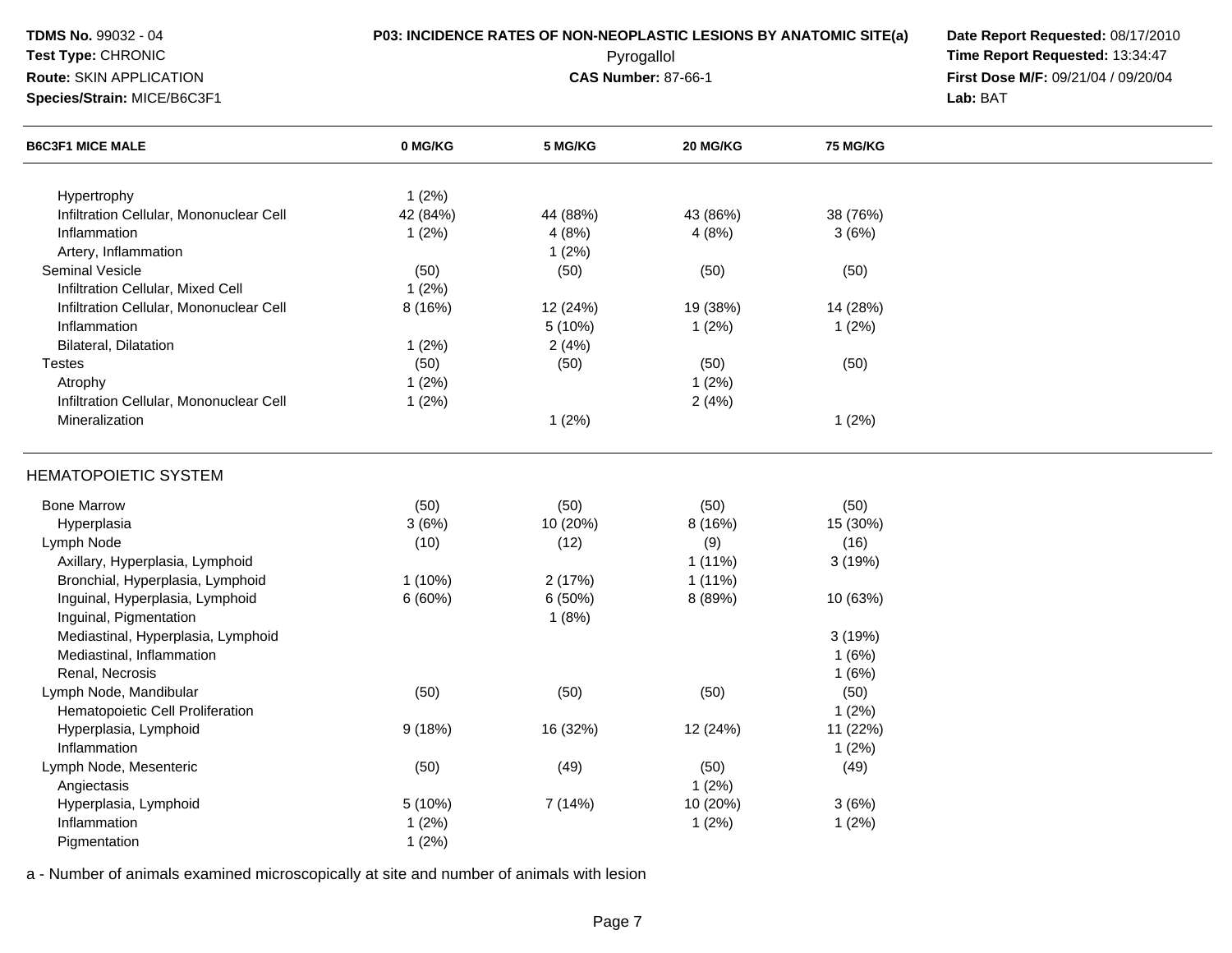| <b>TDMS No. 99032 - 04</b><br><b>Test Type: CHRONIC</b><br>Route: SKIN APPLICATION<br>Species/Strain: MICE/B6C3F1 | <b>P03: INCIDENCE RATES OF NON-NEOPLASTIC LESIONS BY ANATOMIC SITE(a)</b> | Date Report Requested: 08/17/2010<br>Time Report Requested: 13:34:47<br>First Dose M/F: 09/21/04 / 09/20/04<br>Lab: BAT |           |                 |  |
|-------------------------------------------------------------------------------------------------------------------|---------------------------------------------------------------------------|-------------------------------------------------------------------------------------------------------------------------|-----------|-----------------|--|
| <b>B6C3F1 MICE MALE</b>                                                                                           | 0 MG/KG                                                                   | 5 MG/KG                                                                                                                 | 20 MG/KG  | <b>75 MG/KG</b> |  |
| Spleen                                                                                                            | (50)                                                                      | (49)                                                                                                                    | (50)      | (50)            |  |
| Angiectasis                                                                                                       |                                                                           |                                                                                                                         |           | 1(2%)           |  |
| Hematopoietic Cell Proliferation                                                                                  | 37 (74%)                                                                  | 38 (78%)                                                                                                                | 40 (80%)  | 42 (84%)        |  |
| Hyperplasia, Lymphoid<br>Inflammation                                                                             | 5 (10%)                                                                   | 2(4%)                                                                                                                   | 3(6%)     | 5(10%)<br>1(2%) |  |
| Pigmentation                                                                                                      |                                                                           |                                                                                                                         | 1(2%)     |                 |  |
| Thymus                                                                                                            | (48)                                                                      | (50)                                                                                                                    | (46)      | (48)            |  |
| Hyperplasia, Lymphoid                                                                                             | 2(4%)                                                                     | 2(4%)                                                                                                                   | 1(2%)     | 1(2%)           |  |
| <b>INTEGUMENTARY SYSTEM</b>                                                                                       |                                                                           |                                                                                                                         |           |                 |  |
| <b>Mammary Gland</b>                                                                                              | (0)                                                                       | (0)                                                                                                                     | (0)       | (1)             |  |
| Hyperplasia                                                                                                       |                                                                           |                                                                                                                         |           | 1 (100%)        |  |
| Skin                                                                                                              | (50)                                                                      | (50)                                                                                                                    | (50)      | (50)            |  |
| Abscess                                                                                                           |                                                                           | 1(2%)                                                                                                                   |           |                 |  |
| <b>Fibrosis</b>                                                                                                   | 1(2%)                                                                     | 1(2%)                                                                                                                   | 3(6%)     | 10 (20%)        |  |
| Hyperkeratosis                                                                                                    | 1(2%)                                                                     | 1(2%)                                                                                                                   | 3(6%)     | 10 (20%)        |  |
| Hyperplasia                                                                                                       | 1(2%)                                                                     | 1(2%)                                                                                                                   | 3(6%)     | 10 (20%)        |  |
| Inflammation                                                                                                      | 1(2%)                                                                     | 1(2%)                                                                                                                   | 3(6%)     | 10 (20%)        |  |
| Metaplasia, Cartilagenous                                                                                         |                                                                           |                                                                                                                         |           | $1(2\%)$        |  |
| Ulcer                                                                                                             |                                                                           | 1(2%)                                                                                                                   | 3(6%)     | 10 (20%)        |  |
| Control, Inflammation                                                                                             |                                                                           |                                                                                                                         | 1(2%)     | 1(2%)           |  |
| Hair Follicle, Site Of Application, Cyst                                                                          |                                                                           |                                                                                                                         |           | 1(2%)           |  |
| Lip, Inflammation                                                                                                 |                                                                           | 1(2%)                                                                                                                   |           |                 |  |
| Sebaceous Gland, Hyperplasia                                                                                      | 1(2%)                                                                     | 1(2%)                                                                                                                   |           | 5(10%)          |  |
| Sebaceous Gland, Site Of Application,<br>Hyperplasia                                                              | 1(2%)                                                                     | 6 (12%)                                                                                                                 | 4(8%)     | 24 (48%)        |  |
| Site Of Application, Fibrosis                                                                                     | 3(6%)                                                                     | 6(12%)                                                                                                                  | 28 (56%)  | 47 (94%)        |  |
| Site Of Application, Hyperkeratosis                                                                               | 11 (22%)                                                                  | 43 (86%)                                                                                                                | 50 (100%) | 50 (100%)       |  |
| Site Of Application, Hyperplasia                                                                                  | 8(16%)                                                                    | 24 (48%)                                                                                                                | 47 (94%)  | 50 (100%)       |  |
| Site Of Application, Inflammation                                                                                 | 2(4%)                                                                     | 6(12%)                                                                                                                  | 37 (74%)  | 44 (88%)        |  |
| Site Of Application, Pigmentation                                                                                 |                                                                           |                                                                                                                         | 9(18%)    | 39 (78%)        |  |
| Site Of Application, Ulcer                                                                                        | 1(2%)                                                                     | 1(2%)                                                                                                                   | 2(4%)     | 23 (46%)        |  |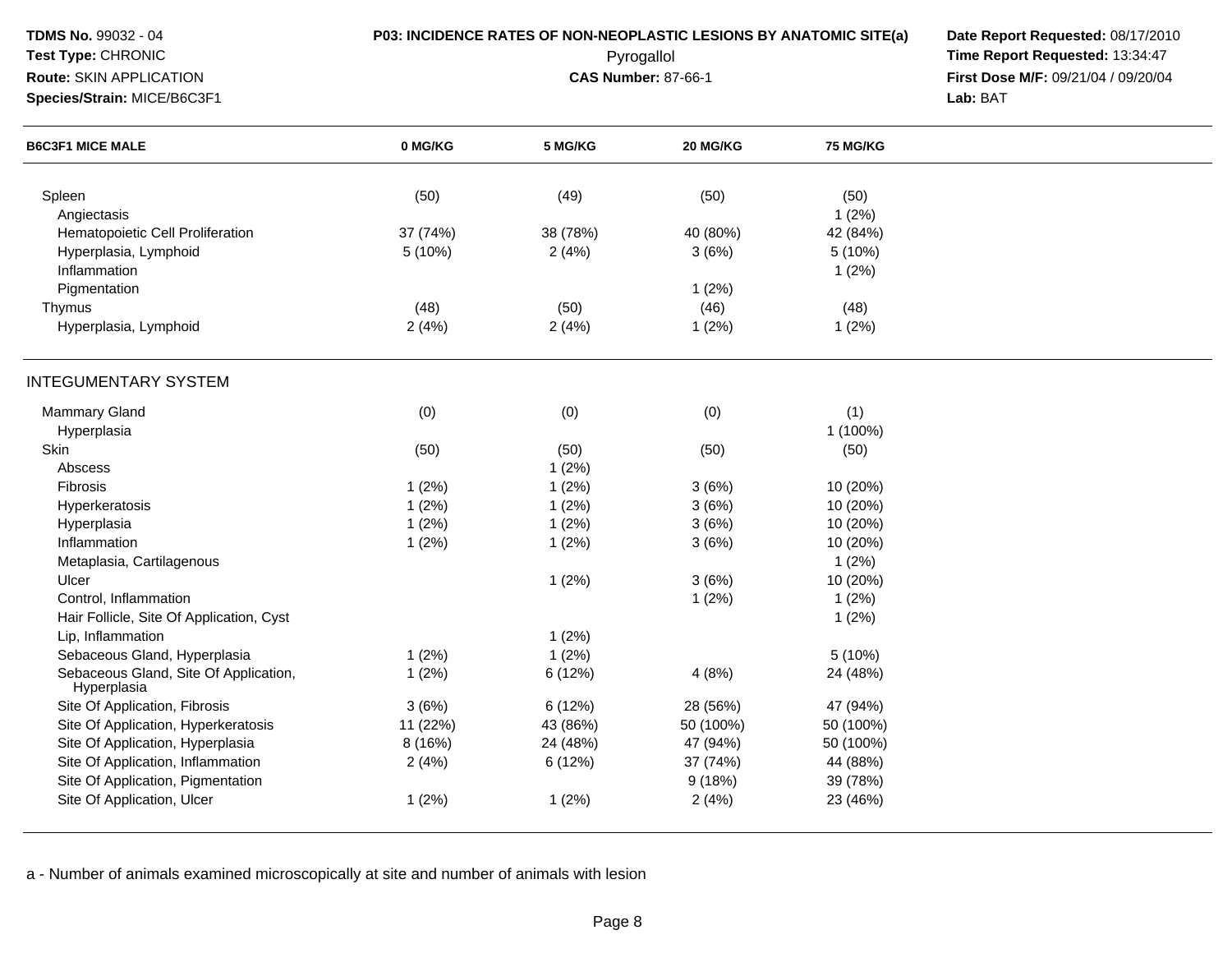| TDMS No. 99032 - 04<br>Test Type: CHRONIC                                                          | P03: INCIDENCE RATES OF NON-NEOPLASTIC LESIONS BY ANATOMIC SITE(a) | Date Report Requested: 08/17/2010<br>Time Report Requested: 13:34:47 |                                     |                                   |          |
|----------------------------------------------------------------------------------------------------|--------------------------------------------------------------------|----------------------------------------------------------------------|-------------------------------------|-----------------------------------|----------|
| Route: SKIN APPLICATION                                                                            |                                                                    | Pyrogallol<br><b>CAS Number: 87-66-1</b>                             | First Dose M/F: 09/21/04 / 09/20/04 |                                   |          |
| Species/Strain: MICE/B6C3F1                                                                        |                                                                    |                                                                      |                                     |                                   | Lab: BAT |
| <b>B6C3F1 MICE MALE</b>                                                                            | 0 MG/KG                                                            | 5 MG/KG                                                              | 20 MG/KG                            | <b>75 MG/KG</b>                   |          |
| MUSCULOSKELETAL SYSTEM                                                                             |                                                                    |                                                                      |                                     |                                   |          |
| Bone<br>Cranium, Hyperostosis<br>Cranium, Inflammation                                             | (50)<br>1(2%)                                                      | (50)                                                                 | (50)<br>1(2%)                       | (50)<br>1(2%)<br>1(2%)            |          |
| <b>Skeletal Muscle</b><br>Inflammation<br>Mineralization                                           | (0)                                                                | (0)                                                                  | (1)<br>1 (100%)                     | (2)<br>1 (50%)                    |          |
| NERVOUS SYSTEM                                                                                     |                                                                    |                                                                      |                                     |                                   |          |
| <b>Brain</b><br>Developmental Malformation                                                         | (50)<br>1(2%)                                                      | (50)                                                                 | (50)                                | (50)                              |          |
| Infiltration Cellular, Mononuclear Cell<br>Inflammation<br>Cerebellum, Gliosis                     | 4(8%)<br>1(2%)                                                     | 2(4%)                                                                |                                     | 1(2%)<br>1(2%)<br>1(2%)           |          |
| Choroid Plexus, Mineralization                                                                     | 1(2%)                                                              |                                                                      |                                     |                                   |          |
| <b>RESPIRATORY SYSTEM</b>                                                                          |                                                                    |                                                                      |                                     |                                   |          |
| Lung<br>Infiltration Cellular, Histiocyte<br>Inflammation<br>Metaplasia, Osseous<br>Mineralization | (50)<br>5(10%)<br>7 (14%)                                          | (50)<br>12 (24%)<br>3(6%)<br>1(2%)<br>1(2%)                          | (50)<br>7 (14%)<br>5 (10%)<br>1(2%) | (50)<br>6 (12%)<br>3(6%)<br>2(4%) |          |
| Pigmentation<br>Thrombosis                                                                         | 1(2%)                                                              | 3(6%)                                                                | 2(4%)<br>1(2%)                      |                                   |          |
| Alveolar Epithelium, Hyperplasia<br>Bronchiole, Hyperplasia<br>Bronchiole, Mineralization          | 7 (14%)<br>1(2%)                                                   | 3(6%)<br>1(2%)                                                       | 3(6%)                               | 5 (10%)<br>1(2%)                  |          |
| Interstitium, Fibrosis<br>Mediastinum, Necrosis, Fatty                                             |                                                                    |                                                                      | 1(2%)                               | 1(2%)                             |          |
| Nose<br>Foreign Body                                                                               | (50)                                                               | (50)                                                                 | (50)<br>1(2%)                       | (50)                              |          |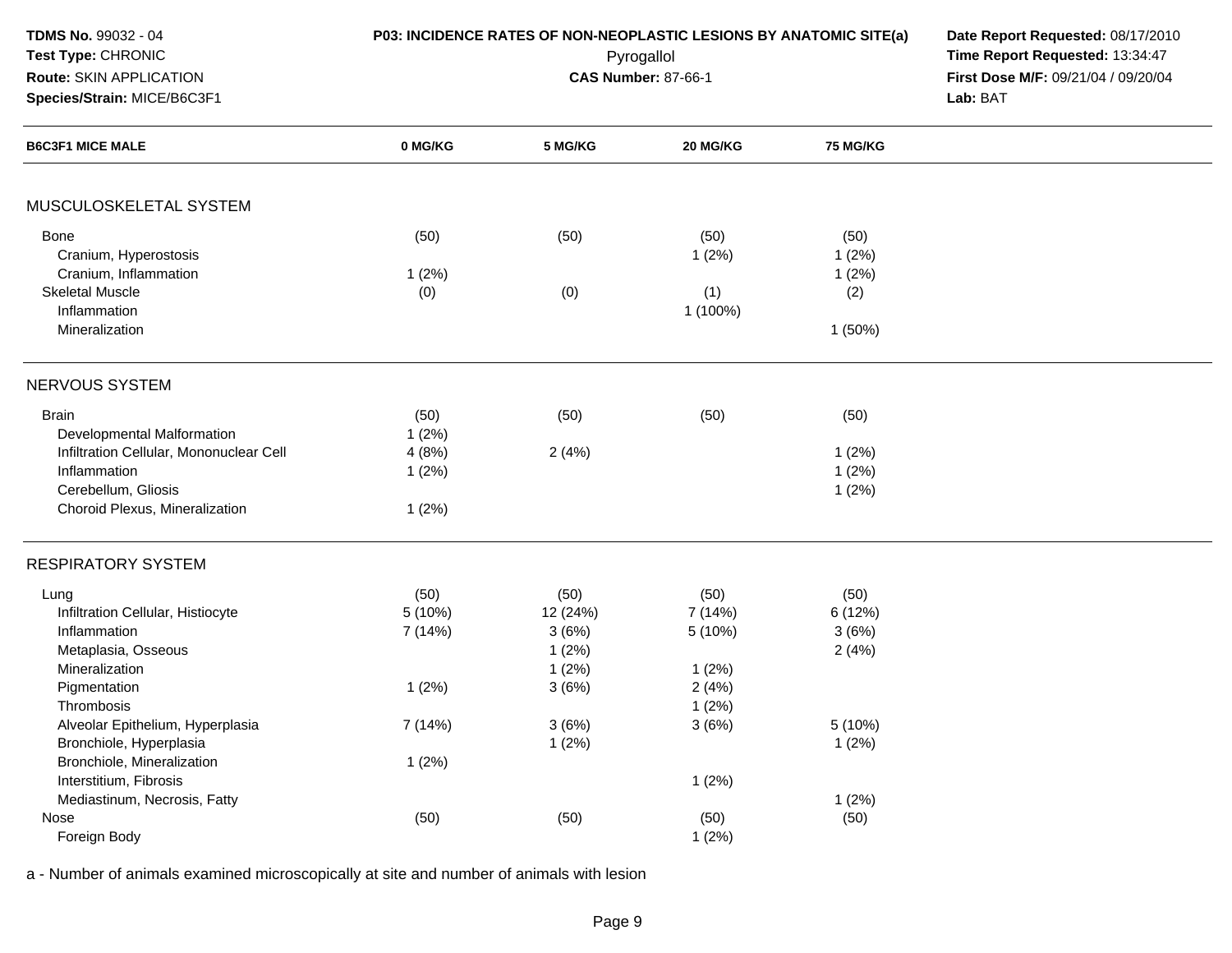| <b>TDMS No. 99032 - 04</b><br>Test Type: CHRONIC<br>Route: SKIN APPLICATION<br>Species/Strain: MICE/B6C3F1 | P03: INCIDENCE RATES OF NON-NEOPLASTIC LESIONS BY ANATOMIC SITE(a) | Date Report Requested: 08/17/2010<br>Time Report Requested: 13:34:47<br>First Dose M/F: 09/21/04 / 09/20/04<br>Lab: BAT |          |                   |  |
|------------------------------------------------------------------------------------------------------------|--------------------------------------------------------------------|-------------------------------------------------------------------------------------------------------------------------|----------|-------------------|--|
| <b>B6C3F1 MICE MALE</b>                                                                                    | 0 MG/KG                                                            | 5 MG/KG                                                                                                                 | 20 MG/KG | <b>75 MG/KG</b>   |  |
| Inflammation                                                                                               | 20 (40%)                                                           | 15 (30%)                                                                                                                | 16 (32%) | 15 (30%)          |  |
| Necrosis                                                                                                   |                                                                    |                                                                                                                         |          | 1(2%)             |  |
| Polyp, Inflammatory                                                                                        | 2(4%)                                                              | 2(4%)                                                                                                                   | 2(4%)    | 1(2%)             |  |
| Glands, Dilatation                                                                                         | 2(4%)                                                              |                                                                                                                         | 1(2%)    | 2(4%)             |  |
| Glands, Fibrosis                                                                                           | 1(2%)                                                              |                                                                                                                         |          |                   |  |
| Glands, Metaplasia                                                                                         | 11 (22%)                                                           | 3(6%)                                                                                                                   | 1(2%)    | 3(6%)             |  |
| Goblet Cell, Hyperplasia                                                                                   |                                                                    |                                                                                                                         |          | 2(4%)             |  |
| Olfactory Epithelium, Degeneration                                                                         | 2(4%)                                                              |                                                                                                                         |          | 3(6%)             |  |
| Olfactory Epithelium, Hyperplasia                                                                          | 1(2%)                                                              | 1(2%)                                                                                                                   | 1(2%)    |                   |  |
| Olfactory Epithelium, Metaplasia                                                                           | 11 (22%)                                                           | 8 (16%)                                                                                                                 | 4(8%)    | 5 (10%)           |  |
| Respiratory Epithelium, Degeneration                                                                       | 2(4%)                                                              |                                                                                                                         | 1(2%)    |                   |  |
| Respiratory Epithelium, Hyperplasia                                                                        | 40 (80%)                                                           | 45 (90%)                                                                                                                | 46 (92%) | 37 (74%)          |  |
| Respiratory Epithelium, Metaplasia                                                                         | 2(4%)                                                              | 1(2%)                                                                                                                   |          | 1(2%)             |  |
| Vomeronasal Organ, Cyst                                                                                    |                                                                    |                                                                                                                         | 1(2%)    |                   |  |
| SPECIAL SENSES SYSTEM                                                                                      |                                                                    |                                                                                                                         |          |                   |  |
| Eye                                                                                                        | (50)                                                               | (50)                                                                                                                    | (50)     | (50)              |  |
| Cataract                                                                                                   |                                                                    |                                                                                                                         | 1(2%)    | 1(2%)             |  |
| Developmental Malformation                                                                                 |                                                                    |                                                                                                                         | 1(2%)    |                   |  |
| Infiltration Cellular, Mononuclear Cell                                                                    |                                                                    |                                                                                                                         | 1(2%)    |                   |  |
| Inflammation                                                                                               | 4(8%)                                                              | 2(4%)                                                                                                                   | 3(6%)    | 1(2%)             |  |
| Cornea, Hyperplasia                                                                                        | 2(4%)                                                              | 1(2%)                                                                                                                   |          | 1(2%)             |  |
| Harderian Gland                                                                                            |                                                                    |                                                                                                                         |          |                   |  |
|                                                                                                            | (50)                                                               | (50)                                                                                                                    | (50)     | (50)              |  |
| Cyst<br>Hyperplasia                                                                                        | 1(2%)                                                              |                                                                                                                         |          |                   |  |
| Infiltration Cellular, Mononuclear Cell                                                                    | 3(6%)                                                              | 1(2%)                                                                                                                   | 1(2%)    | 3(6%)             |  |
| Inflammation                                                                                               | 35 (70%)<br>1(2%)                                                  | 41 (82%)                                                                                                                | 41 (82%) | 36 (72%)<br>1(2%) |  |
|                                                                                                            |                                                                    |                                                                                                                         |          |                   |  |
| <b>URINARY SYSTEM</b>                                                                                      |                                                                    |                                                                                                                         |          |                   |  |
| Kidney                                                                                                     | (50)                                                               | (50)                                                                                                                    | (50)     | (50)              |  |
| Accumulation, Hyaline Droplet                                                                              |                                                                    |                                                                                                                         |          | 1(2%)             |  |
| Cyst                                                                                                       |                                                                    | 5 (10%)                                                                                                                 | 9(18%)   | 4(8%)             |  |
| Dilatation                                                                                                 |                                                                    | 2(4%)                                                                                                                   |          |                   |  |
| a - Number of animals examined microscopically at site and number of animals with lesion                   |                                                                    |                                                                                                                         |          |                   |  |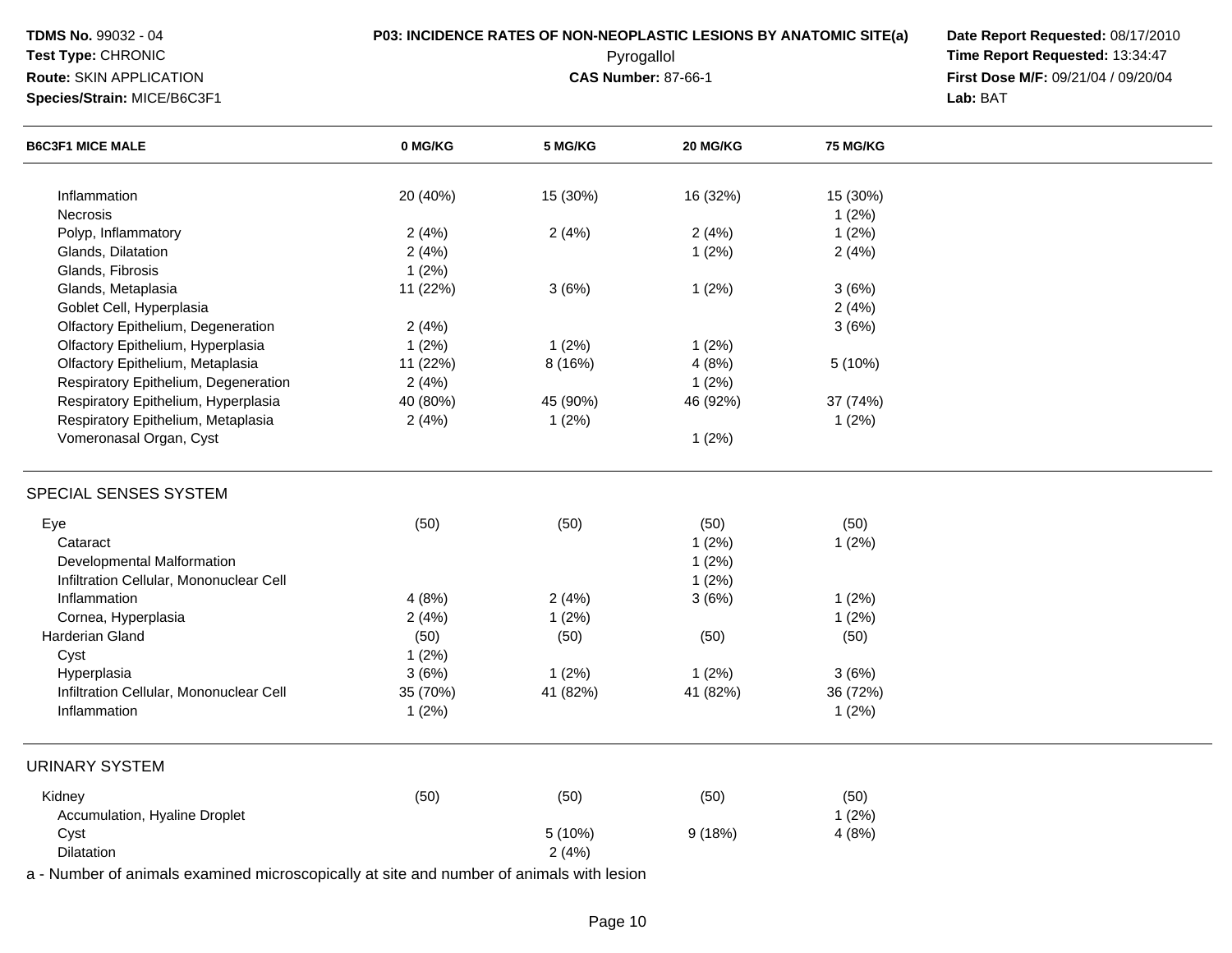| <b>TDMS No. 99032 - 04</b><br>Test Type: CHRONIC<br>Route: SKIN APPLICATION<br>Species/Strain: MICE/B6C3F1 | <b>P03: INCIDENCE RATES OF NON-NEOPLASTIC LESIONS BY ANATOMIC SITE(a)</b> | Date Report Requested: 08/17/2010<br>Time Report Requested: 13:34:47<br>First Dose M/F: 09/21/04 / 09/20/04<br>Lab: BAT |          |                 |  |
|------------------------------------------------------------------------------------------------------------|---------------------------------------------------------------------------|-------------------------------------------------------------------------------------------------------------------------|----------|-----------------|--|
| <b>B6C3F1 MICE MALE</b>                                                                                    | 0 MG/KG                                                                   | 5 MG/KG                                                                                                                 | 20 MG/KG | <b>75 MG/KG</b> |  |
| Hyperplasia, Oncocytic                                                                                     |                                                                           |                                                                                                                         |          | 1(2%)           |  |
| Infarct                                                                                                    |                                                                           | 1(2%)                                                                                                                   |          |                 |  |
| Infiltration Cellular, Mononuclear Cell                                                                    | 2(4%)                                                                     |                                                                                                                         | 5(10%)   | 4(8%)           |  |
| Inflammation                                                                                               | 1(2%)                                                                     | 3(6%)                                                                                                                   | 2(4%)    | 2(4%)           |  |
| Metaplasia, Osseous                                                                                        | 6(12%)                                                                    | 2(4%)                                                                                                                   |          |                 |  |
| Mineralization                                                                                             | 39 (78%)                                                                  | 42 (84%)                                                                                                                | 34 (68%) | 38 (76%)        |  |
| Nephropathy                                                                                                | 44 (88%)                                                                  | 46 (92%)                                                                                                                | 47 (94%) | 45 (90%)        |  |
| Pigmentation                                                                                               | 1(2%)                                                                     |                                                                                                                         |          | 1(2%)           |  |
| Thrombosis                                                                                                 | 1(2%)                                                                     | 1(2%)                                                                                                                   |          |                 |  |
| Papilla, Necrosis                                                                                          |                                                                           | 1(2%)                                                                                                                   |          |                 |  |
| Renal Tubule, Hyperplasia                                                                                  | 3(6%)                                                                     | 2(4%)                                                                                                                   | 1(2%)    | 1(2%)           |  |
| Urethra                                                                                                    | (0)                                                                       | (1)                                                                                                                     | (1)      | (1)             |  |
| Inflammation                                                                                               |                                                                           | $1(100\%)$                                                                                                              |          | 1 (100%)        |  |
| <b>Bulbourethral Gland, Inflammation</b>                                                                   |                                                                           | 1 (100%)                                                                                                                | 1 (100%) |                 |  |
| <b>Bulbourethral Gland, Necrosis</b>                                                                       |                                                                           | $1(100\%)$                                                                                                              |          |                 |  |
| Transitional Epithelium, Hyperplasia                                                                       |                                                                           | $1(100\%)$                                                                                                              |          |                 |  |
| <b>Urinary Bladder</b>                                                                                     | (50)                                                                      | (50)                                                                                                                    | (50)     | (50)            |  |
| Infiltration Cellular, Mononuclear Cell                                                                    | 20 (40%)                                                                  | 31 (62%)                                                                                                                | 33 (66%) | 23 (46%)        |  |
| Inflammation                                                                                               |                                                                           | 1(2%)                                                                                                                   | 2(4%)    |                 |  |
|                                                                                                            |                                                                           |                                                                                                                         |          |                 |  |

\*\*\* END OF MALE \*\*\*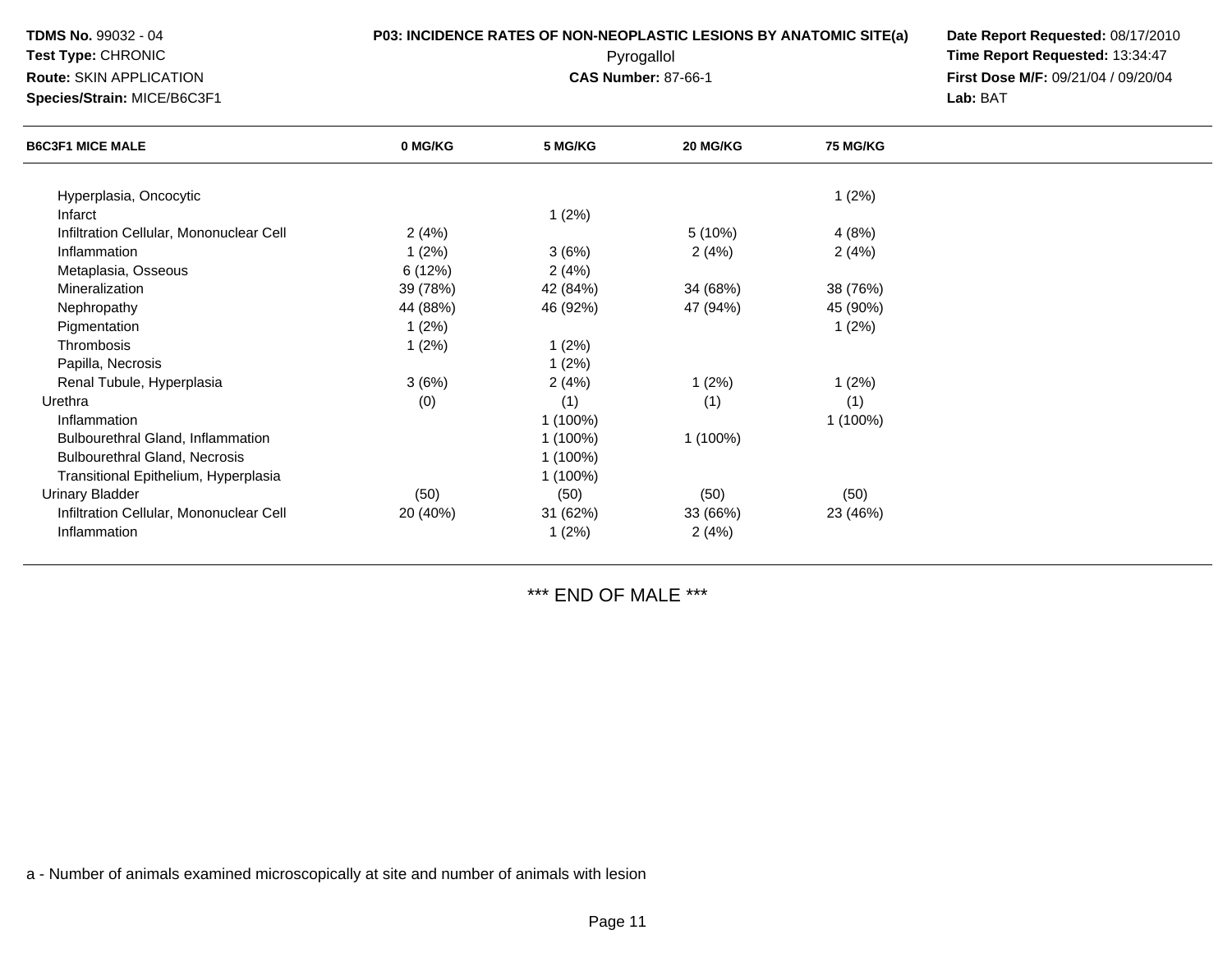| TDMS No. 99032 - 04                                      | P03: INCIDENCE RATES OF NON-NEOPLASTIC LESIONS BY ANATOMIC SITE(a) |                            |                                     |              |          |
|----------------------------------------------------------|--------------------------------------------------------------------|----------------------------|-------------------------------------|--------------|----------|
| Test Type: CHRONIC                                       |                                                                    | Pyrogallol                 | Time Report Requested: 13:34:47     |              |          |
| Route: SKIN APPLICATION                                  |                                                                    | <b>CAS Number: 87-66-1</b> | First Dose M/F: 09/21/04 / 09/20/04 |              |          |
| Species/Strain: MICE/B6C3F1                              |                                                                    |                            |                                     |              | Lab: BAT |
| <b>B6C3F1 MICE FEMALE</b>                                | 0 MG/KG                                                            | 5 MG/KG                    | 20 MG/KG                            | 75 MG/KG     |          |
| <b>Disposition Summary</b>                               |                                                                    |                            |                                     |              |          |
| <b>Animals Initially In Study</b><br><b>Early Deaths</b> | 50                                                                 | 50                         | 50                                  | 50           |          |
| <b>Moribund Sacrifice</b>                                | 9                                                                  | 15                         | 7                                   | 29           |          |
| <b>Natural Death</b>                                     | 8                                                                  | $5\phantom{.0}$            | $\overline{7}$                      | 4            |          |
| <b>Survivors</b>                                         |                                                                    |                            |                                     |              |          |
| <b>Natural Death</b>                                     |                                                                    |                            |                                     | $\mathbf{1}$ |          |
| <b>Terminal Sacrifice</b>                                | 33                                                                 | 30                         | 36                                  | 16           |          |
| <b>Animals Examined Microscopically</b>                  | 50                                                                 | 50                         | 50                                  | 50           |          |
| <b>ALIMENTARY SYSTEM</b>                                 |                                                                    |                            |                                     |              |          |
| Esophagus                                                | (50)                                                               | (50)                       | (50)                                | (50)         |          |
| Inflammation                                             |                                                                    |                            | 1(2%)                               |              |          |
| Epithelium, Hyperplasia                                  |                                                                    |                            | 1(2%)                               |              |          |
| Gallbladder                                              | (50)                                                               | (49)                       | (49)                                | (50)         |          |
| Cyst                                                     | 1(2%)                                                              |                            |                                     | 1(2%)        |          |
| Infiltration Cellular, Mononuclear Cell                  | 4(8%)                                                              | 7 (14%)                    | 6 (12%)                             | 6 (12%)      |          |
| Inflammation                                             | 1(2%)                                                              |                            |                                     |              |          |
| Epithelium, Hyperplasia                                  |                                                                    | 1(2%)                      |                                     |              |          |
| Intestine Large, Cecum                                   | (50)                                                               | (50)                       | (50)                                | (50)         |          |
| Inflammation                                             | 1(2%)                                                              |                            |                                     |              |          |
| Epithelium, Hyperplasia                                  |                                                                    | 1(2%)                      |                                     |              |          |
| Intestine Large, Colon                                   | (50)                                                               | (50)                       | (50)                                | (50)         |          |
| Artery, Inflammation                                     |                                                                    |                            |                                     | 1(2%)        |          |
| Intestine Large, Rectum                                  | (50)                                                               | (50)                       | (50)                                | (50)         |          |
| Artery, Inflammation                                     |                                                                    |                            |                                     | 1(2%)        |          |
| Epithelium, Hyperplasia                                  |                                                                    |                            | 1(2%)                               |              |          |
| Intestine Small, Duodenum                                | (50)                                                               | (50)                       | (50)                                | (50)         |          |
| Inflammation                                             | 1(2%)                                                              |                            |                                     |              |          |
| Epithelium, Hyperplasia                                  |                                                                    |                            | 1(2%)                               |              |          |
| Intestine Small, Ileum                                   | (50)                                                               | (50)                       | (50)                                | (50)         |          |
| Inflammation                                             | 1(2%)                                                              | 1(2%)                      |                                     | 1(2%)        |          |
| Epithelium, Hyperplasia                                  | 1(2%)                                                              | 1(2%)                      | 3(6%)                               |              |          |
| Intestine Small, Jejunum                                 | (50)                                                               | (50)                       | (50)                                | (50)         |          |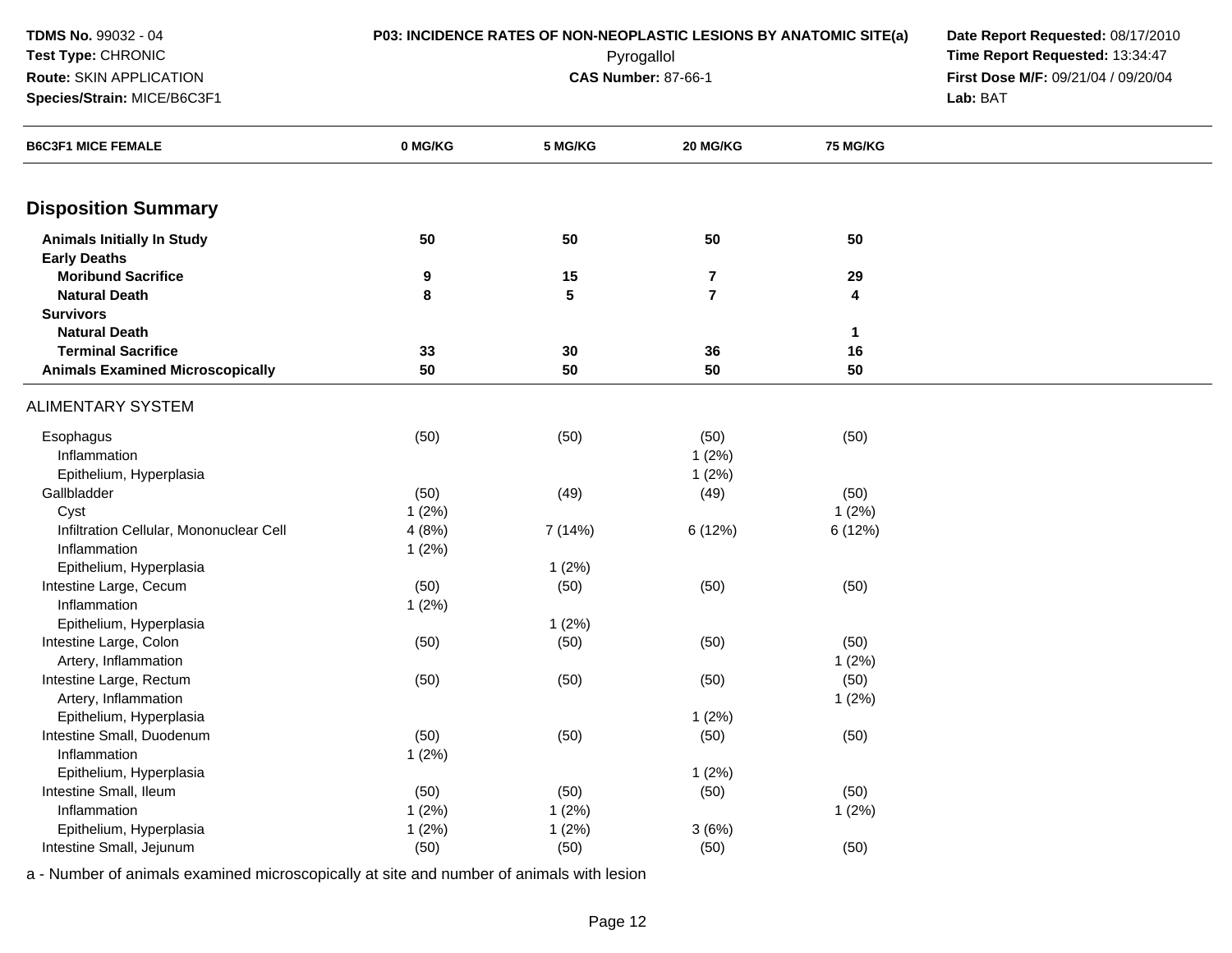**Test Type:** CHRONIC

**Route:** SKIN APPLICATION

**Species/Strain:** MICE/B6C3F1

**P03: INCIDENCE RATES OF NON-NEOPLASTIC LESIONS BY ANATOMIC SITE(a) Date Report Requested: 08/17/2010<br>Pyrogallol <b>Proport Report Requested:** 13:34:47 Pyrogallol **Time Report Requested:** 13:34:47 **First Dose M/F:** 09/21/04 / 09/20/04<br>Lab: BAT **Lab:** BAT

| <b>B6C3F1 MICE FEMALE</b>               | 0 MG/KG  | 5 MG/KG  | 20 MG/KG | <b>75 MG/KG</b> |  |
|-----------------------------------------|----------|----------|----------|-----------------|--|
|                                         |          |          |          |                 |  |
| Hyperplasia, Lymphoid                   | 2(4%)    | 5(10%)   | 2(4%)    | 2(4%)           |  |
| Inflammation                            |          |          | 2(4%)    |                 |  |
| Epithelium, Hyperplasia                 |          |          | 1(2%)    |                 |  |
| Liver                                   | (50)     | (50)     | (50)     | (50)            |  |
| Angiectasis                             | 2(4%)    |          | 2(4%)    |                 |  |
| Atrophy                                 |          |          | 1(2%)    |                 |  |
| <b>Basophilic Focus</b>                 | 8 (16%)  | 2(4%)    | 3(6%)    | 2(4%)           |  |
| Clear Cell Focus                        | 10 (20%) | 1(2%)    | 3(6%)    | 1(2%)           |  |
| <b>Eosinophilic Focus</b>               | 26 (52%) | 28 (56%) | 31 (62%) | 12 (24%)        |  |
| Fibrosis                                | 1(2%)    | 1(2%)    |          |                 |  |
| Hematopoietic Cell Proliferation        | 9(18%)   | 8 (16%)  | 9(18%)   | 30 (60%)        |  |
| Hypertrophy, Diffuse                    |          |          | 1(2%)    |                 |  |
| Inflammation                            | 40 (80%) | 32 (64%) | 43 (86%) | 37 (74%)        |  |
| <b>Mixed Cell Focus</b>                 | 6 (12%)  | 7 (14%)  | 4(8%)    | 1(2%)           |  |
| Necrosis                                | 8 (16%)  | 5 (10%)  | 2(4%)    | 6 (12%)         |  |
| Pigmentation                            |          | 1(2%)    |          |                 |  |
| <b>Tension Lipidosis</b>                | 7 (14%)  | 6 (12%)  | 7 (14%)  | 10 (20%)        |  |
| Vacuolization Cytoplasmic               | 7 (14%)  | 5 (10%)  | 6 (12%)  | 1(2%)           |  |
| Centrilobular, Hepatocyte, Degeneration | 1(2%)    |          |          |                 |  |
| Mesentery                               | (20)     | (22)     | (14)     | (19)            |  |
| Inflammation                            | 2 (10%)  | 2(9%)    |          | 1(5%)           |  |
| Thrombosis                              | 1(5%)    |          |          |                 |  |
| Fat, Necrosis                           | 12 (60%) | 10 (45%) | 11 (79%) | 15 (79%)        |  |
| Fat, Thrombosis                         |          | 1(5%)    |          |                 |  |
| Pancreas                                | (50)     | (50)     | (50)     | (50)            |  |
| Atrophy                                 |          |          |          | 1(2%)           |  |
| Infiltration Cellular, Mononuclear Cell | 31 (62%) | 25 (50%) | 24 (48%) | 21 (42%)        |  |
| Inflammation                            | 3(6%)    |          |          | 4(8%)           |  |
|                                         |          |          |          |                 |  |
| Acinus, Atrophy                         | 3(6%)    | 1(2%)    | 1(2%)    | 2(4%)           |  |
| Artery, Inflammation                    |          | 1(2%)    |          |                 |  |
| Duct, Cyst                              | 1(2%)    |          |          |                 |  |
| Salivary Glands                         | (50)     | (50)     | (50)     | (50)            |  |
| Atrophy                                 |          |          |          | $1(2\%)$        |  |
| Infiltration Cellular, Mononuclear Cell | 36 (72%) | 37 (74%) | 38 (76%) | 30 (60%)        |  |
| Inflammation                            |          |          | 1(2%)    | 1(2%)           |  |
| Mineralization                          |          | 1(2%)    |          | 2(4%)           |  |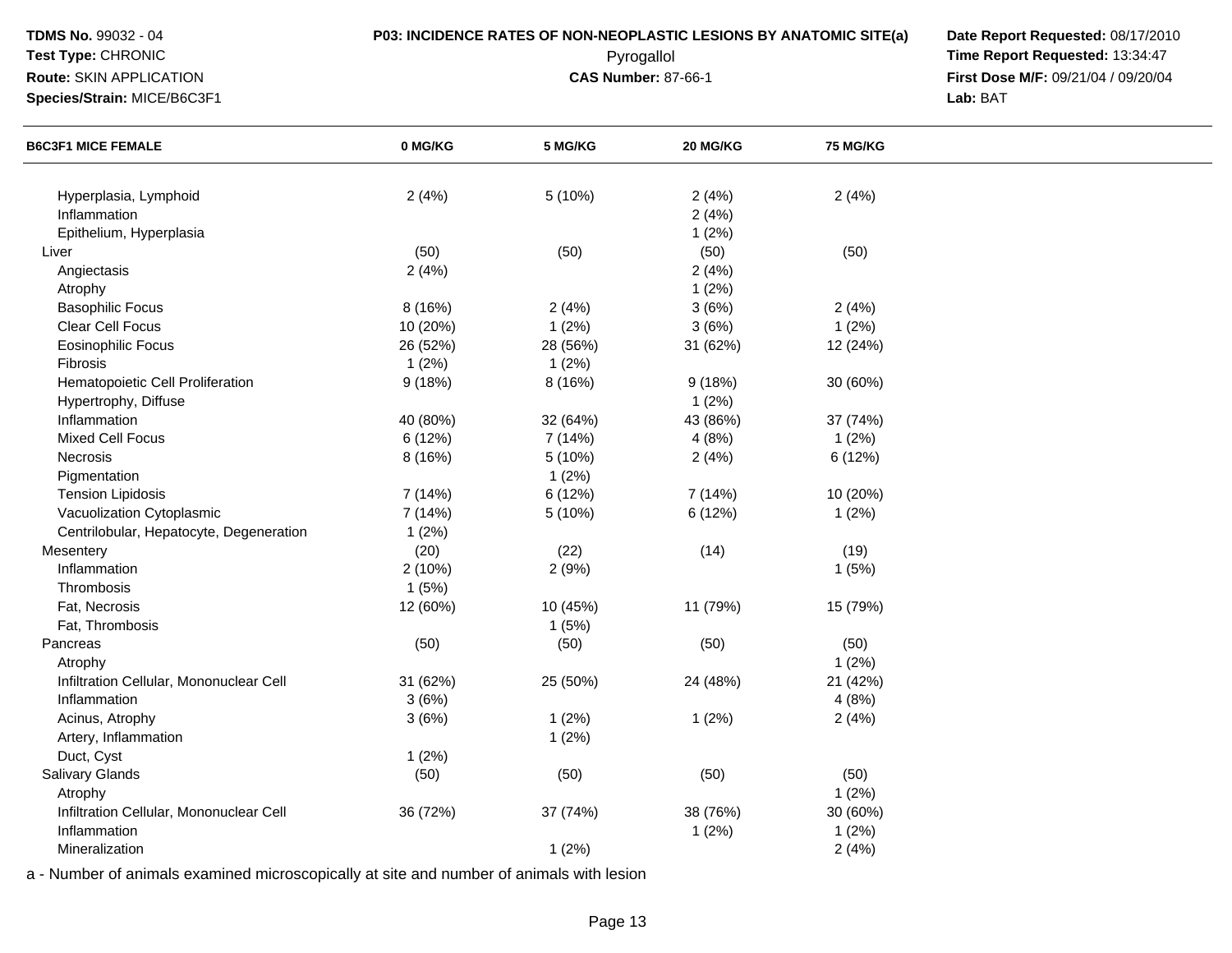## **Test Type:** CHRONIC

**Route:** SKIN APPLICATION

**Species/Strain:** MICE/B6C3F1

**P03: INCIDENCE RATES OF NON-NEOPLASTIC LESIONS BY ANATOMIC SITE(a) Date Report Requested: 08/17/2010<br>Pyrogallol <b>Proport Report Requested:** 13:34:47 Pyrogallol **Time Report Requested:** 13:34:47 **First Dose M/F:** 09/21/04 / 09/20/04<br>Lab: BAT **Lab:** BAT

| <b>B6C3F1 MICE FEMALE</b>               | 0 MG/KG  | 5 MG/KG  | 20 MG/KG | 75 MG/KG |  |
|-----------------------------------------|----------|----------|----------|----------|--|
| Stomach, Forestomach                    | (50)     | (50)     | (50)     | (50)     |  |
| Hyperplasia                             |          | 1(2%)    |          |          |  |
| Infiltration Cellular, Mononuclear Cell |          |          | 1(2%)    | 2(4%)    |  |
| Infiltration Cellular, Diffuse          |          |          |          | 1(2%)    |  |
| Inflammation                            |          | 5(10%)   | 2(4%)    |          |  |
| Ulcer                                   |          | 3(6%)    | 1(2%)    |          |  |
| Epithelium, Hyperkeratosis              | 1(2%)    | 6 (12%)  | 2(4%)    | 1(2%)    |  |
| Epithelium, Hyperplasia, Squamous       | 2(4%)    | 9(18%)   | 3(6%)    | 1(2%)    |  |
| Stomach, Glandular                      | (50)     | (50)     | (50)     | (50)     |  |
| Cyst                                    | 15 (30%) | 18 (36%) | 15 (30%) | 14 (28%) |  |
| Hyperplasia                             | 3(6%)    | 1(2%)    | 1(2%)    | 4(8%)    |  |
| Infiltration Cellular, Mononuclear Cell | 1(2%)    | 4(8%)    | 5 (10%)  | 2(4%)    |  |
| Infiltration Cellular, Diffuse          |          |          |          | 1(2%)    |  |
| Inflammation                            |          | 3(6%)    | 1(2%)    | 1(2%)    |  |
| Mineralization                          |          |          | 1(2%)    | 2(4%)    |  |
| <b>Necrosis</b>                         |          | 1(2%)    |          |          |  |
| Ulcer                                   |          | 1(2%)    | 1(2%)    |          |  |
| Tooth                                   | (3)      | (0)      | (4)      | (0)      |  |
| Dysplasia                               | 3 (100%) |          | 4 (100%) |          |  |
| <b>CARDIOVASCULAR SYSTEM</b>            |          |          |          |          |  |
| <b>Blood Vessel</b>                     | (50)     | (50)     | (50)     | (50)     |  |
| Inflammation                            | 1(2%)    |          |          |          |  |
| Carotid Artery, Mineralization          |          | 1(2%)    |          |          |  |
| Heart                                   | (50)     | (50)     | (50)     | (50)     |  |
| Cardiomyopathy                          | 42 (84%) | 33 (66%) | 35 (70%) | 38 (76%) |  |
| Infiltration Cellular, Mononuclear Cell | 1(2%)    | 3(6%)    | 4(8%)    | 3(6%)    |  |
| Inflammation                            | 3(6%)    | 3(6%)    | 1(2%)    | 2(4%)    |  |
| Mineralization                          | 2(4%)    | 4(8%)    | 2(4%)    |          |  |
| Thrombosis                              | 3(6%)    | 1(2%)    | 1(2%)    |          |  |
| Myocardium, Vacuolization Cytoplasmic   |          |          | 1(2%)    |          |  |

## ENDOCRINE SYSTEM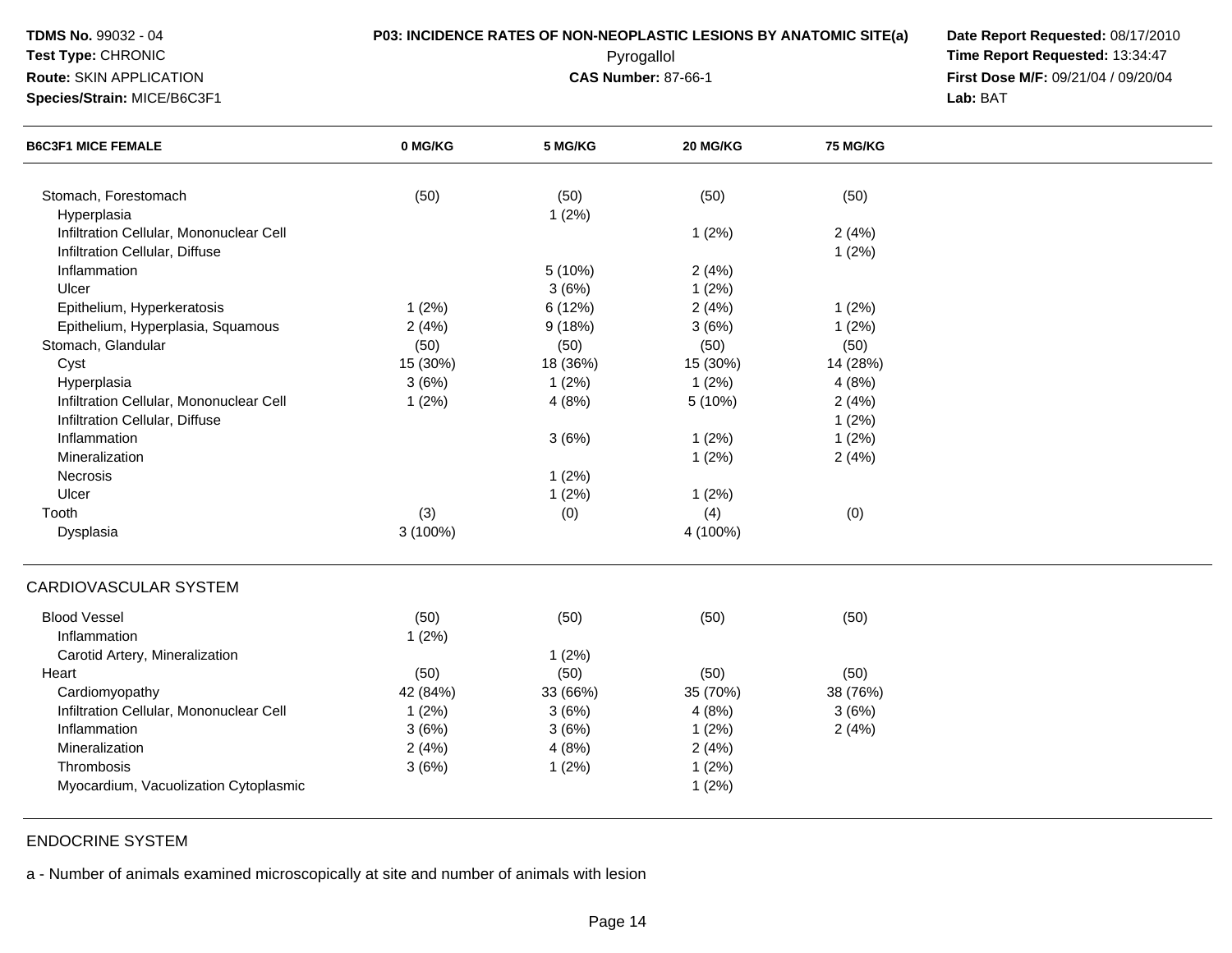| TDMS No. 99032 - 04                                      |           | P03: INCIDENCE RATES OF NON-NEOPLASTIC LESIONS BY ANATOMIC SITE(a)   |          |          |  |  |  |
|----------------------------------------------------------|-----------|----------------------------------------------------------------------|----------|----------|--|--|--|
| Test Type: CHRONIC                                       |           | Date Report Requested: 08/17/2010<br>Time Report Requested: 13:34:47 |          |          |  |  |  |
| Route: SKIN APPLICATION                                  |           | First Dose M/F: 09/21/04 / 09/20/04                                  |          |          |  |  |  |
| Species/Strain: MICE/B6C3F1<br><b>B6C3F1 MICE FEMALE</b> |           | Lab: BAT                                                             |          |          |  |  |  |
|                                                          | 0 MG/KG   | 5 MG/KG                                                              | 20 MG/KG | 75 MG/KG |  |  |  |
| <b>Adrenal Cortex</b>                                    | (50)      | (50)                                                                 | (50)     | (50)     |  |  |  |
| Angiectasis                                              |           |                                                                      | 2(4%)    | 1(2%)    |  |  |  |
| Degeneration, Cystic                                     |           |                                                                      |          | 1(2%)    |  |  |  |
| Hematopoietic Cell Proliferation                         | 3(6%)     | 4(8%)                                                                | 4(8%)    | 14 (28%) |  |  |  |
| Hyperplasia                                              |           |                                                                      | 1(2%)    |          |  |  |  |
| Hypertrophy                                              | 4(8%)     | 2(4%)                                                                | 5(10%)   | 2(4%)    |  |  |  |
| Subcapsular, Hyperplasia                                 | 50 (100%) | 49 (98%)                                                             | 49 (98%) | 49 (98%) |  |  |  |
| Adrenal Medulla                                          | (50)      | (50)                                                                 | (50)     | (50)     |  |  |  |
| Hyperplasia                                              | 1(2%)     | 3(6%)                                                                | 2(4%)    | 2(4%)    |  |  |  |
| Hypertrophy                                              |           | 1(2%)                                                                |          |          |  |  |  |
| Islets, Pancreatic                                       | (50)      | (50)                                                                 | (50)     | (50)     |  |  |  |
| Hyperplasia                                              | 35 (70%)  | 15 (30%)                                                             | 12 (24%) | 8 (16%)  |  |  |  |
| Parathyroid Gland                                        | (45)      | (47)                                                                 | (39)     | (38)     |  |  |  |
| Cyst                                                     |           |                                                                      | 2(5%)    | 1(3%)    |  |  |  |
| Hyperplasia                                              |           |                                                                      | 2(5%)    |          |  |  |  |
| <b>Pituitary Gland</b>                                   | (50)      | (49)                                                                 | (50)     | (50)     |  |  |  |
| Angiectasis                                              | 1(2%)     | 1(2%)                                                                |          |          |  |  |  |
| Hemorrhage                                               | 1(2%)     |                                                                      | 1(2%)    | 1(2%)    |  |  |  |
| Pars Distalis, Degeneration                              |           |                                                                      |          | 1(2%)    |  |  |  |
| Pars Distalis, Hyperplasia                               | 17 (34%)  | 18 (37%)                                                             | 19 (38%) | 17 (34%) |  |  |  |
| <b>Thyroid Gland</b>                                     | (50)      | (50)                                                                 | (50)     | (50)     |  |  |  |
| Infiltration Cellular, Mononuclear Cell                  | 1(2%)     |                                                                      | 2(4%)    | 2(4%)    |  |  |  |
| Follicular Cell, Hyperplasia                             |           | 1(2%)                                                                |          |          |  |  |  |
| <b>GENERAL BODY SYSTEM</b>                               |           |                                                                      |          |          |  |  |  |
| Peritoneum                                               | (1)       | (0)                                                                  | (0)      | (0)      |  |  |  |
| Inflammation                                             | 1 (100%)  |                                                                      |          |          |  |  |  |
| Tissue NOS                                               | (1)       | (0)                                                                  | (0)      | (0)      |  |  |  |
| <b>GENITAL SYSTEM</b>                                    |           |                                                                      |          |          |  |  |  |
| <b>Clitoral Gland</b>                                    | (49)      | (50)                                                                 | (50)     | (49)     |  |  |  |
| Infiltration Cellular, Mononuclear Cell                  |           | 2(4%)                                                                | 2(4%)    | 1(2%)    |  |  |  |
| Inflammation                                             | 10 (20%)  | 10 (20%)                                                             | 8 (16%)  | 9(18%)   |  |  |  |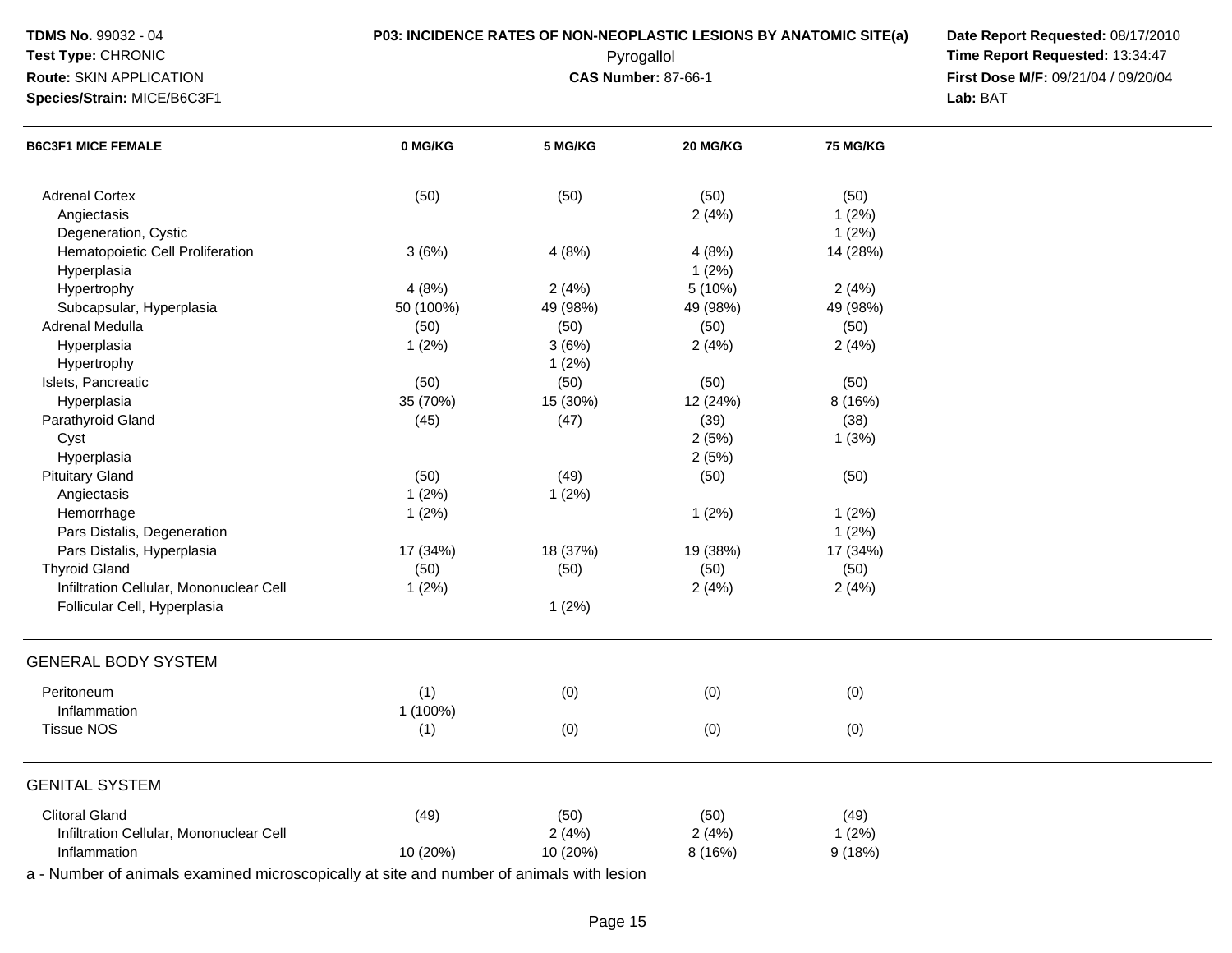| <b>TDMS No. 99032 - 04</b><br>Test Type: CHRONIC<br>Route: SKIN APPLICATION<br>Species/Strain: MICE/B6C3F1   |                             | P03: INCIDENCE RATES OF NON-NEOPLASTIC LESIONS BY ANATOMIC SITE(a)<br>Pyrogallol<br><b>CAS Number: 87-66-1</b> | Date Report Requested: 08/17/2010<br>Time Report Requested: 13:34:47<br>First Dose M/F: 09/21/04 / 09/20/04<br>Lab: BAT |                           |  |
|--------------------------------------------------------------------------------------------------------------|-----------------------------|----------------------------------------------------------------------------------------------------------------|-------------------------------------------------------------------------------------------------------------------------|---------------------------|--|
| <b>B6C3F1 MICE FEMALE</b>                                                                                    | 0 MG/KG                     | 5 MG/KG                                                                                                        | 20 MG/KG                                                                                                                | <b>75 MG/KG</b>           |  |
| Ovary<br>Angiectasis                                                                                         | (50)                        | (50)<br>1(2%)                                                                                                  | (50)<br>2(4%)                                                                                                           | (50)                      |  |
| Cyst<br>Infiltration Cellular, Mononuclear Cell                                                              | 7 (14%)                     | 15 (30%)<br>5 (10%)                                                                                            | 13 (26%)<br>6 (12%)                                                                                                     | 14 (28%)                  |  |
| Inflammation<br>Mineralization<br>Necrosis<br>Pigmentation                                                   | 2(4%)<br>1(2%)<br>1(2%)     |                                                                                                                | 2(4%)                                                                                                                   | 1(2%)<br>1(2%)            |  |
| Thrombosis<br>Germinal Epithelium, Hyperplasia                                                               | 1(2%)                       | 1(2%)<br>1(2%)                                                                                                 | 1(2%)                                                                                                                   | 1(2%)                     |  |
| Oviduct<br>Infiltration Cellular, Mononuclear Cell                                                           | (1)<br>1 (100%)             | (0)                                                                                                            | (0)                                                                                                                     | (0)                       |  |
| Uterus<br>Angiectasis                                                                                        | (50)<br>1(2%)               | (50)                                                                                                           | (50)<br>1(2%)                                                                                                           | (50)                      |  |
| Inflammation<br>Pigmentation                                                                                 | 7 (14%)                     | 6(12%)<br>1(2%)                                                                                                | 8 (16%)                                                                                                                 | 4(8%)                     |  |
| Thrombosis<br>Ulcer                                                                                          | 3(6%)                       | 2(4%)                                                                                                          | 1(2%)<br>1(2%)                                                                                                          | 1(2%)                     |  |
| Cervix, Hyperplasia, Cystic<br>Endometrium, Hyperplasia, Cystic                                              | 46 (92%)                    | 46 (92%)                                                                                                       | 46 (92%)                                                                                                                | 1(2%)<br>43 (86%)         |  |
| <b>HEMATOPOIETIC SYSTEM</b>                                                                                  |                             |                                                                                                                |                                                                                                                         |                           |  |
| <b>Bone Marrow</b>                                                                                           | (50)                        | (50)                                                                                                           | (50)                                                                                                                    | (50)                      |  |
| Hyperplasia<br>Lymph Node                                                                                    | 10 (20%)<br>(19)            | 14 (28%)<br>(13)                                                                                               | 10 (20%)<br>(18)                                                                                                        | 31 (62%)<br>(29)          |  |
| Axillary, Hyperplasia, Lymphoid<br>Axillary, Inflammation<br>Axillary, Pigmentation                          |                             |                                                                                                                |                                                                                                                         | 8 (28%)<br>1(3%)<br>1(3%) |  |
| Bronchial, Hyperplasia, Lymphoid<br>Inguinal, Hyperplasia, Lymphoid<br>Inguinal, Inflammation, Granulomatous | 4 (21%)<br>4 (21%)<br>1(5%) | 1(8%)<br>2(15%)                                                                                                | 5(28%)<br>7 (39%)                                                                                                       | 5 (17%)<br>17 (59%)       |  |
| Lumbar, Angiectasis<br>Lumbar, Hyperplasia, Lymphoid<br>Lumbar, Inflammation                                 | 2(11%)<br>1(5%)             |                                                                                                                | 1(6%)<br>1(6%)                                                                                                          |                           |  |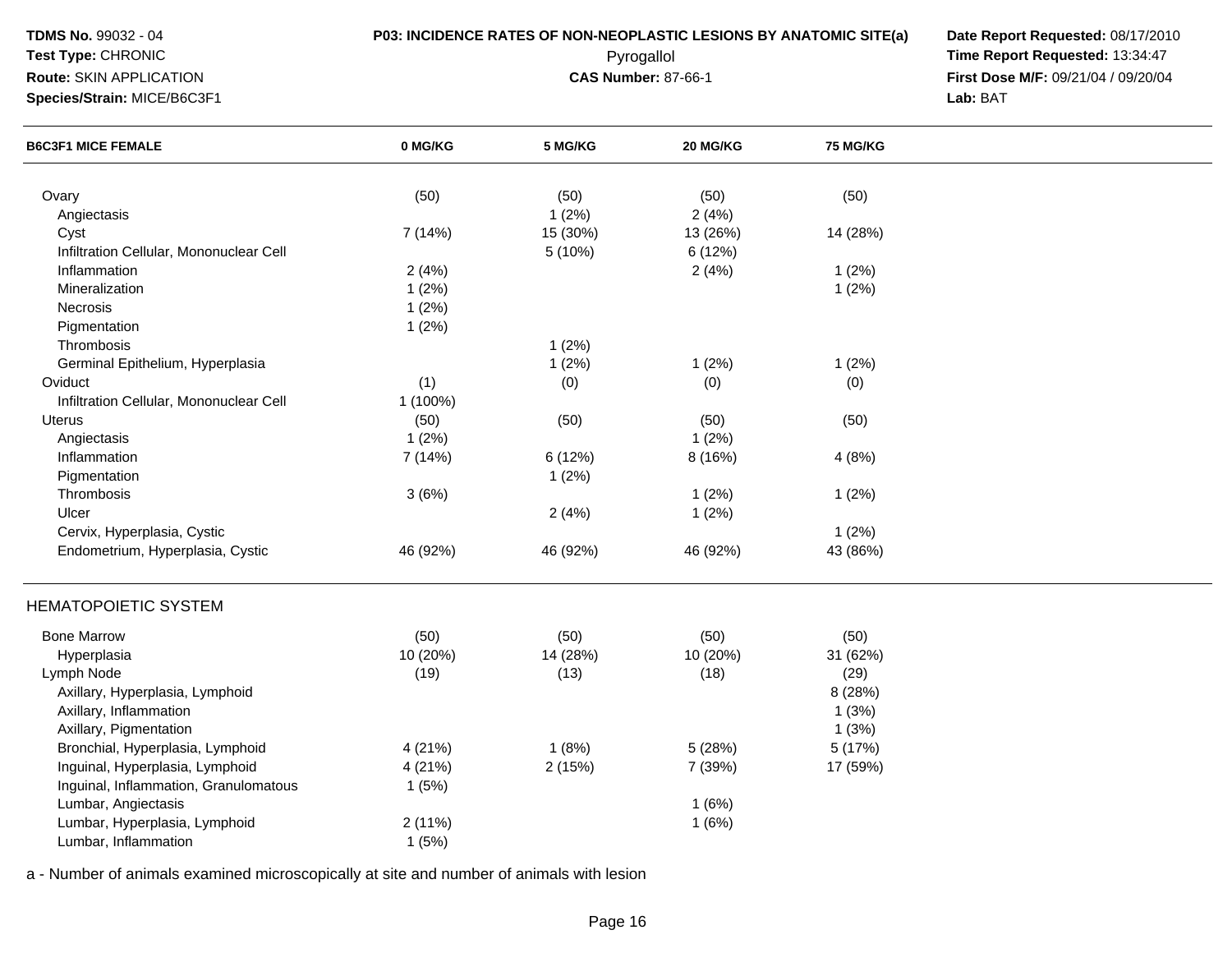## **Test Type:** CHRONIC**Route:** SKIN APPLICATION

**Species/Strain:** MICE/B6C3F1

**P03: INCIDENCE RATES OF NON-NEOPLASTIC LESIONS BY ANATOMIC SITE(a) Date Report Requested: 08/17/2010<br>Pyrogallol <b>Proport Report Requested:** 13:34:47 Pyrogallol **Time Report Requested:** 13:34:47 **First Dose M/F:** 09/21/04 / 09/20/04<br>Lab: BAT **Lab:** BAT

| <b>B6C3F1 MICE FEMALE</b>                      | 0 MG/KG  | 5 MG/KG  | 20 MG/KG | <b>75 MG/KG</b> |  |
|------------------------------------------------|----------|----------|----------|-----------------|--|
| Mediastinal, Hyperplasia, Lymphoid             |          | 2(15%)   | 1(6%)    |                 |  |
| Mediastinal, Infiltration Cellular, Histiocyte | 1(5%)    |          |          |                 |  |
| Pancreatic, Hyperplasia, Lymphoid              |          |          | 2(11%)   |                 |  |
| Renal, Angiectasis                             |          |          | 1(6%)    |                 |  |
| Renal, Hyperplasia, Lymphoid                   | 1(5%)    |          |          | 1(3%)           |  |
| Lymph Node, Mandibular                         | (50)     | (50)     | (50)     | (50)            |  |
| Hyperplasia, Lymphoid                          |          |          | 23 (46%) | 27 (54%)        |  |
| Inflammation                                   | 14 (28%) | 19 (38%) |          |                 |  |
|                                                |          |          |          | 1(2%)           |  |
| Pigmentation                                   |          |          |          | 1(2%)           |  |
| Lymph Node, Mesenteric                         | (50)     | (50)     | (50)     | (50)            |  |
| Atrophy                                        |          |          | 2(4%)    |                 |  |
| Hematopoietic Cell Proliferation               |          |          |          | 1(2%)           |  |
| Hyperplasia, Lymphoid                          | 13 (26%) | 12 (24%) | 13 (26%) | 4(8%)           |  |
| Inflammation                                   | 2(4%)    | 1(2%)    |          | 1(2%)           |  |
| Artery, Inflammation                           |          |          |          | 1(2%)           |  |
| Spleen                                         | (50)     | (50)     | (50)     | (50)            |  |
| Atrophy                                        |          |          | 1(2%)    |                 |  |
| Hematopoietic Cell Proliferation               | 35 (70%) | 35 (70%) | 30 (60%) | 34 (68%)        |  |
| Hyperplasia, Lymphoid                          | 8 (16%)  | 5 (10%)  | 11 (22%) | 7 (14%)         |  |
| Inflammation                                   | 1(2%)    |          |          |                 |  |
| Pigmentation                                   | 12 (24%) | 8 (16%)  | 18 (36%) | 7 (14%)         |  |
| Thymus                                         | (50)     | (50)     | (48)     | (49)            |  |
| Angiectasis                                    |          | 1(2%)    |          |                 |  |
| Atrophy                                        |          | 1(2%)    | 1(2%)    |                 |  |
| Hemorrhage                                     | 1(2%)    |          |          |                 |  |
| Hyperplasia, Lymphoid                          | 18 (36%) | 21 (42%) | 25 (52%) | 22 (45%)        |  |
| Inflammation                                   |          |          | 1(2%)    |                 |  |
| <b>INTEGUMENTARY SYSTEM</b>                    |          |          |          |                 |  |
| Mammary Gland                                  | (50)     | (50)     | (50)     | (50)            |  |
| Hyperplasia                                    | 5 (10%)  | 9(18%)   | 3(6%)    | 16 (32%)        |  |
| Inflammation                                   |          | 2(4%)    |          | 1(2%)           |  |
| Duct, Dilatation                               |          | 1(2%)    |          | 2(4%)           |  |
| Skin                                           | (50)     | (50)     | (50)     | (50)            |  |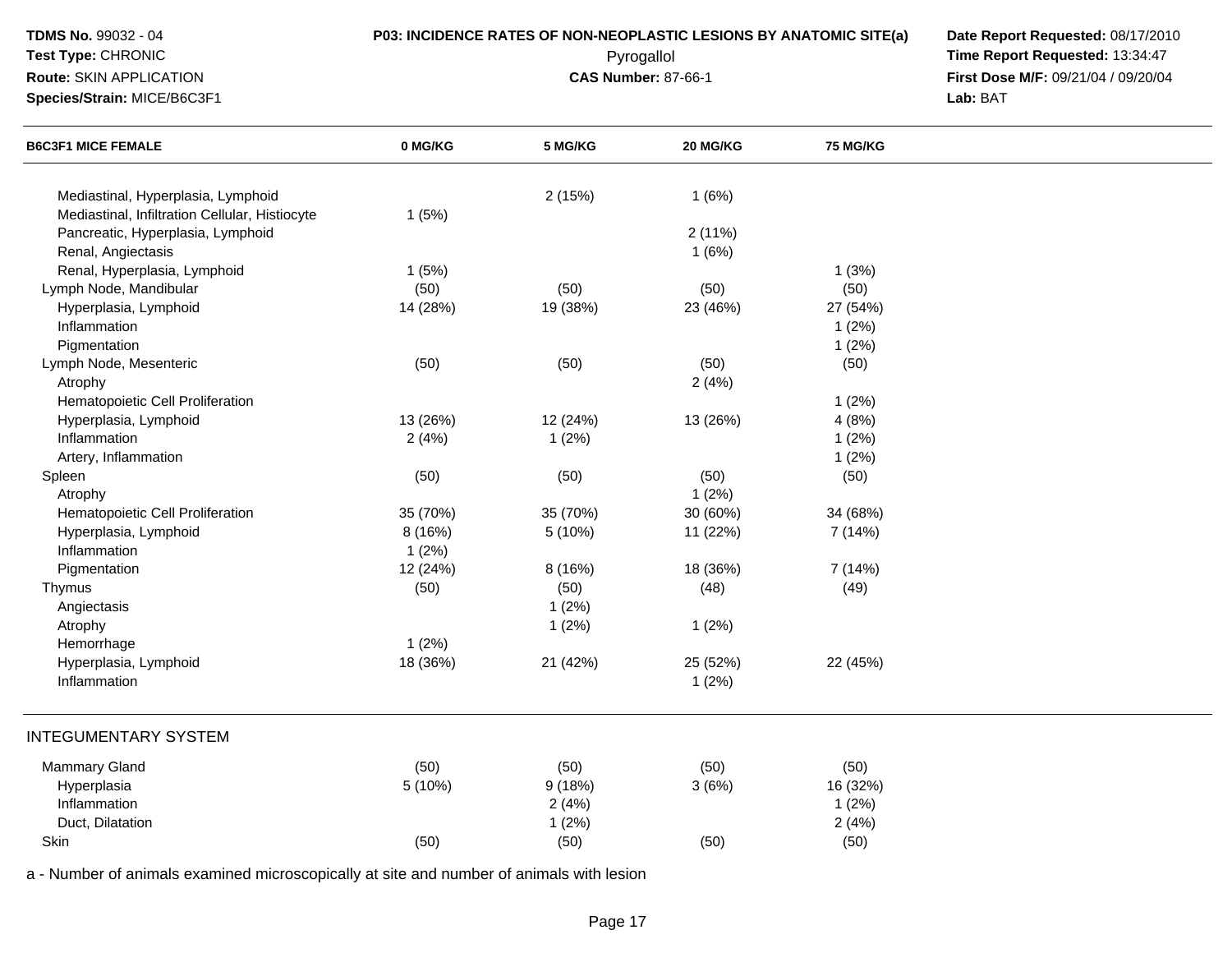| <b>TDMS No. 99032 - 04</b><br>Test Type: CHRONIC<br>Route: SKIN APPLICATION<br>Species/Strain: MICE/B6C3F1 | <b>P03: INCIDENCE RATES OF NON-NEOPLASTIC LESIONS BY ANATOMIC SITE(a)</b> | Date Report Requested: 08/17/2010<br>Time Report Requested: 13:34:47<br>First Dose M/F: 09/21/04 / 09/20/04<br>Lab: BAT |          |                 |  |
|------------------------------------------------------------------------------------------------------------|---------------------------------------------------------------------------|-------------------------------------------------------------------------------------------------------------------------|----------|-----------------|--|
| <b>B6C3F1 MICE FEMALE</b>                                                                                  | 0 MG/KG                                                                   | 5 MG/KG                                                                                                                 | 20 MG/KG | <b>75 MG/KG</b> |  |
| Abscess                                                                                                    |                                                                           | 1(2%)                                                                                                                   |          |                 |  |
| Fibrosis                                                                                                   | 1(2%)                                                                     | 2(4%)                                                                                                                   | 1(2%)    | 9(18%)          |  |
| Hyperkeratosis                                                                                             | 1(2%)                                                                     | 2(4%)                                                                                                                   | 1(2%)    | 9(18%)          |  |
| Hyperplasia                                                                                                | 1(2%)                                                                     | 2(4%)                                                                                                                   | 1(2%)    | 9(18%)          |  |
| Inflammation                                                                                               | 1(2%)                                                                     |                                                                                                                         |          | 9(18%)          |  |
| Inflammation, Granulomatous                                                                                |                                                                           | 1(2%)                                                                                                                   |          |                 |  |
| Pigmentation                                                                                               |                                                                           |                                                                                                                         | 1(2%)    | 1(2%)           |  |
| Ulcer                                                                                                      | 1(2%)                                                                     | 1(2%)                                                                                                                   | 1(2%)    | 9(18%)          |  |
| Control, Hyperplasia                                                                                       |                                                                           |                                                                                                                         |          | 2(4%)           |  |
| Control, Inflammation                                                                                      | 3(6%)                                                                     |                                                                                                                         | 1(2%)    | 2(4%)           |  |
| Sebaceous Gland, Hyperplasia                                                                               | 1(2%)                                                                     |                                                                                                                         | 1(2%)    | 7 (14%)         |  |
| Sebaceous Gland, Site Of Application,<br>Hyperplasia                                                       | 1(2%)                                                                     | 2(4%)                                                                                                                   | 6(12%)   | 34 (68%)        |  |
| Site Of Application, Cyst                                                                                  |                                                                           |                                                                                                                         |          | 1(2%)           |  |
| Site Of Application, Fibrosis                                                                              | 5(10%)                                                                    | 6(12%)                                                                                                                  | 31 (62%) | 49 (98%)        |  |
| Site Of Application, Hyperkeratosis                                                                        | 24 (48%)                                                                  | 38 (76%)                                                                                                                | 49 (98%) | 49 (98%)        |  |
| Site Of Application, Hyperplasia                                                                           | 20 (40%)                                                                  | 31 (62%)                                                                                                                | 49 (98%) | 49 (98%)        |  |
| Site Of Application, Infiltration Cellular, Mast<br>Cell                                                   |                                                                           |                                                                                                                         | 1(2%)    | 1(2%)           |  |
| Site Of Application, Inflammation                                                                          | 12 (24%)                                                                  | 14 (28%)                                                                                                                | 42 (84%) | 48 (96%)        |  |
| Site Of Application, Pigmentation                                                                          |                                                                           |                                                                                                                         | 35 (70%) | 40 (80%)        |  |
| Site Of Application, Ulcer                                                                                 | 2(4%)                                                                     |                                                                                                                         | 3(6%)    | 33 (66%)        |  |
| MUSCULOSKELETAL SYSTEM                                                                                     |                                                                           |                                                                                                                         |          |                 |  |
| <b>Bone</b>                                                                                                | (50)                                                                      | (50)                                                                                                                    | (50)     | (50)            |  |
| Fibro-Osseous Lesion                                                                                       | 8(16%)                                                                    | 9(18%)                                                                                                                  | 9(18%)   | 2(4%)           |  |
| <b>Skeletal Muscle</b>                                                                                     | (4)                                                                       | (1)                                                                                                                     | (2)      | (0)             |  |
| Inflammation                                                                                               | 1(25%)                                                                    |                                                                                                                         | 1(50%)   |                 |  |
| <b>NERVOUS SYSTEM</b>                                                                                      |                                                                           |                                                                                                                         |          |                 |  |
| <b>Brain</b>                                                                                               | (50)                                                                      | (50)                                                                                                                    | (50)     | (50)            |  |
| Developmental Malformation                                                                                 |                                                                           |                                                                                                                         | 1(2%)    |                 |  |
| Infiltration Cellular, Mononuclear Cell                                                                    | 1(2%)                                                                     | 1(2%)                                                                                                                   |          |                 |  |
|                                                                                                            |                                                                           |                                                                                                                         |          |                 |  |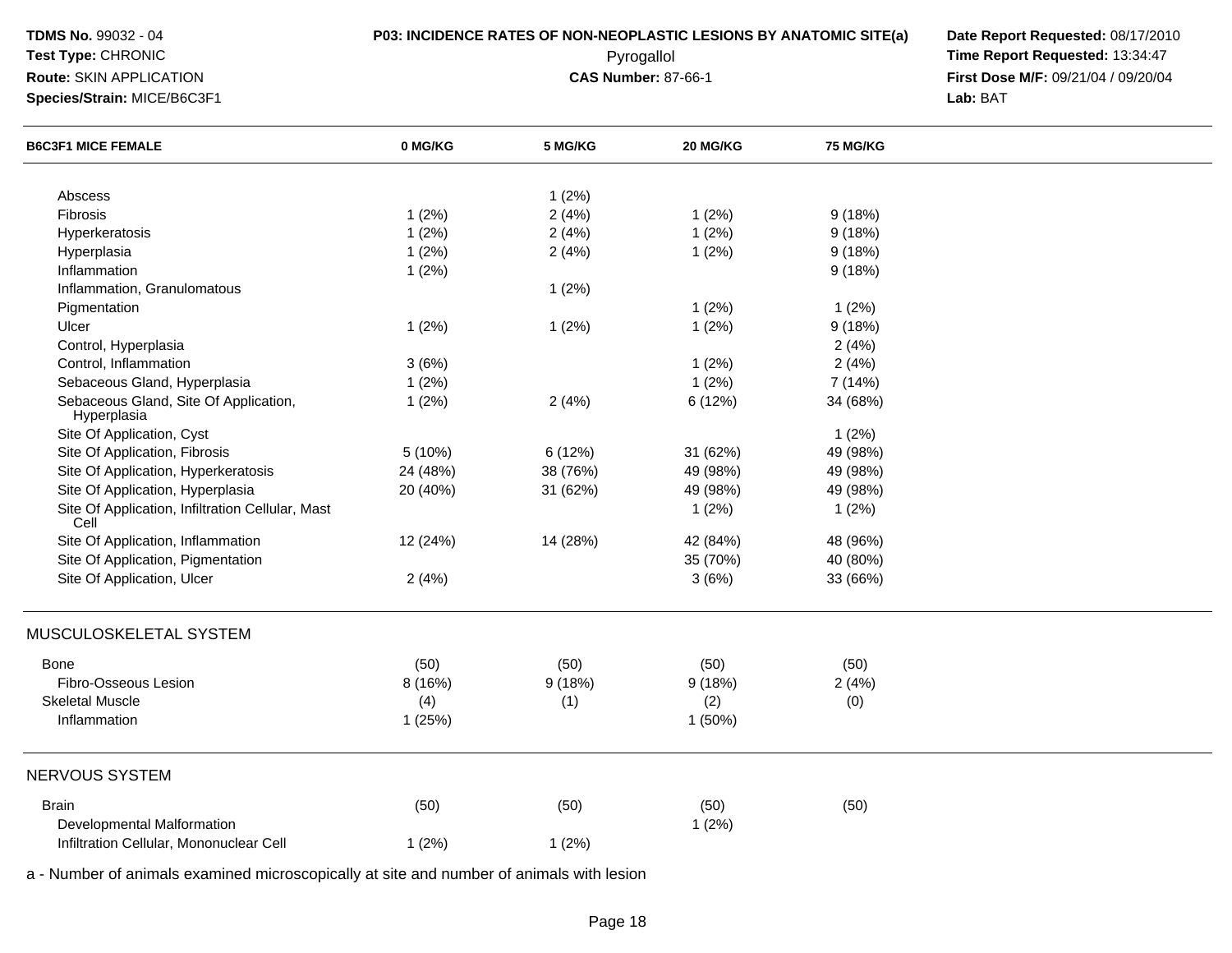| <b>TDMS No. 99032 - 04</b><br>Test Type: CHRONIC<br><b>Route: SKIN APPLICATION</b><br>Species/Strain: MICE/B6C3F1 |          | P03: INCIDENCE RATES OF NON-NEOPLASTIC LESIONS BY ANATOMIC SITE(a)<br>Pyrogallol<br><b>CAS Number: 87-66-1</b> | Date Report Requested: 08/17/2010<br>Time Report Requested: 13:34:47<br>First Dose M/F: 09/21/04 / 09/20/04<br>Lab: BAT |          |  |
|-------------------------------------------------------------------------------------------------------------------|----------|----------------------------------------------------------------------------------------------------------------|-------------------------------------------------------------------------------------------------------------------------|----------|--|
| <b>B6C3F1 MICE FEMALE</b>                                                                                         | 0 MG/KG  | 5 MG/KG                                                                                                        | 20 MG/KG                                                                                                                | 75 MG/KG |  |
| Inflammation                                                                                                      | 1(2%)    |                                                                                                                |                                                                                                                         | 1(2%)    |  |
| Cerebrum, Vacuolization Cytoplasmic                                                                               |          |                                                                                                                | 1(2%)                                                                                                                   |          |  |
| Peripheral Nerve                                                                                                  | (2)      | (0)                                                                                                            | (0)                                                                                                                     | (0)      |  |
| Sciatic, Atrophy                                                                                                  | 1 (50%)  |                                                                                                                |                                                                                                                         |          |  |
| Sciatic, Infiltration Cellular, Mononuclear Cell                                                                  | 1(50%)   |                                                                                                                |                                                                                                                         |          |  |
| Spinal Cord                                                                                                       | (2)      | (0)                                                                                                            | (0)                                                                                                                     | (0)      |  |
| Atrophy                                                                                                           | 1 (50%)  |                                                                                                                |                                                                                                                         |          |  |
| Degeneration                                                                                                      | 1(50%)   |                                                                                                                |                                                                                                                         |          |  |
| <b>RESPIRATORY SYSTEM</b>                                                                                         |          |                                                                                                                |                                                                                                                         |          |  |
| Lung                                                                                                              | (50)     | (50)                                                                                                           | (50)                                                                                                                    | (50)     |  |
| Fibrosis                                                                                                          |          |                                                                                                                |                                                                                                                         | 1(2%)    |  |
| Infiltration Cellular, Histiocyte                                                                                 | 2(4%)    | 6(12%)                                                                                                         | 2(4%)                                                                                                                   | 2(4%)    |  |
| Inflammation                                                                                                      | 3(6%)    | 5(10%)                                                                                                         | 1(2%)                                                                                                                   | 2(4%)    |  |
| Metaplasia, Osseous                                                                                               | 2(4%)    |                                                                                                                |                                                                                                                         |          |  |
| Pigmentation                                                                                                      | 1(2%)    |                                                                                                                | 1(2%)                                                                                                                   |          |  |
| Thrombosis                                                                                                        | 1(2%)    |                                                                                                                |                                                                                                                         |          |  |
| Artery, Mineralization                                                                                            | 1(2%)    |                                                                                                                |                                                                                                                         |          |  |
| Bronchiole, Hyperplasia                                                                                           |          | 1(2%)                                                                                                          |                                                                                                                         | 1(2%)    |  |
| Nose                                                                                                              | (50)     | (50)                                                                                                           | (50)                                                                                                                    | (50)     |  |
| Inflammation                                                                                                      | 13 (26%) | 9(18%)                                                                                                         | 17 (34%)                                                                                                                | 9(18%)   |  |
| Polyp, Inflammatory                                                                                               |          |                                                                                                                | 1(2%)                                                                                                                   |          |  |
| Glands, Dilatation                                                                                                | 2(4%)    |                                                                                                                |                                                                                                                         |          |  |
| Glands, Metaplasia                                                                                                | 6(12%)   | 7 (14%)                                                                                                        | 3(6%)                                                                                                                   | 7 (14%)  |  |
| Olfactory Epithelium, Hyperplasia                                                                                 |          |                                                                                                                | 1(2%)                                                                                                                   |          |  |
| Olfactory Epithelium, Metaplasia                                                                                  |          | 3(6%)                                                                                                          | 2(4%)                                                                                                                   | 2(4%)    |  |
| Respiratory Epithelium, Foreign Body                                                                              |          |                                                                                                                | 1(2%)                                                                                                                   |          |  |
| Respiratory Epithelium, Hemorrhage                                                                                | 1(2%)    |                                                                                                                | 1(2%)                                                                                                                   |          |  |
| Respiratory Epithelium, Hyperplasia                                                                               | 46 (92%) | 48 (96%)                                                                                                       | 46 (92%)                                                                                                                | 46 (92%) |  |
| Turbinate, Thrombosis                                                                                             | 1(2%)    |                                                                                                                |                                                                                                                         |          |  |
| Trachea                                                                                                           | (50)     | (50)                                                                                                           | (50)                                                                                                                    | (50)     |  |
| Inflammation                                                                                                      |          |                                                                                                                | 1(2%)                                                                                                                   |          |  |
| Epithelium, Hyperplasia                                                                                           |          |                                                                                                                | 1(2%)                                                                                                                   |          |  |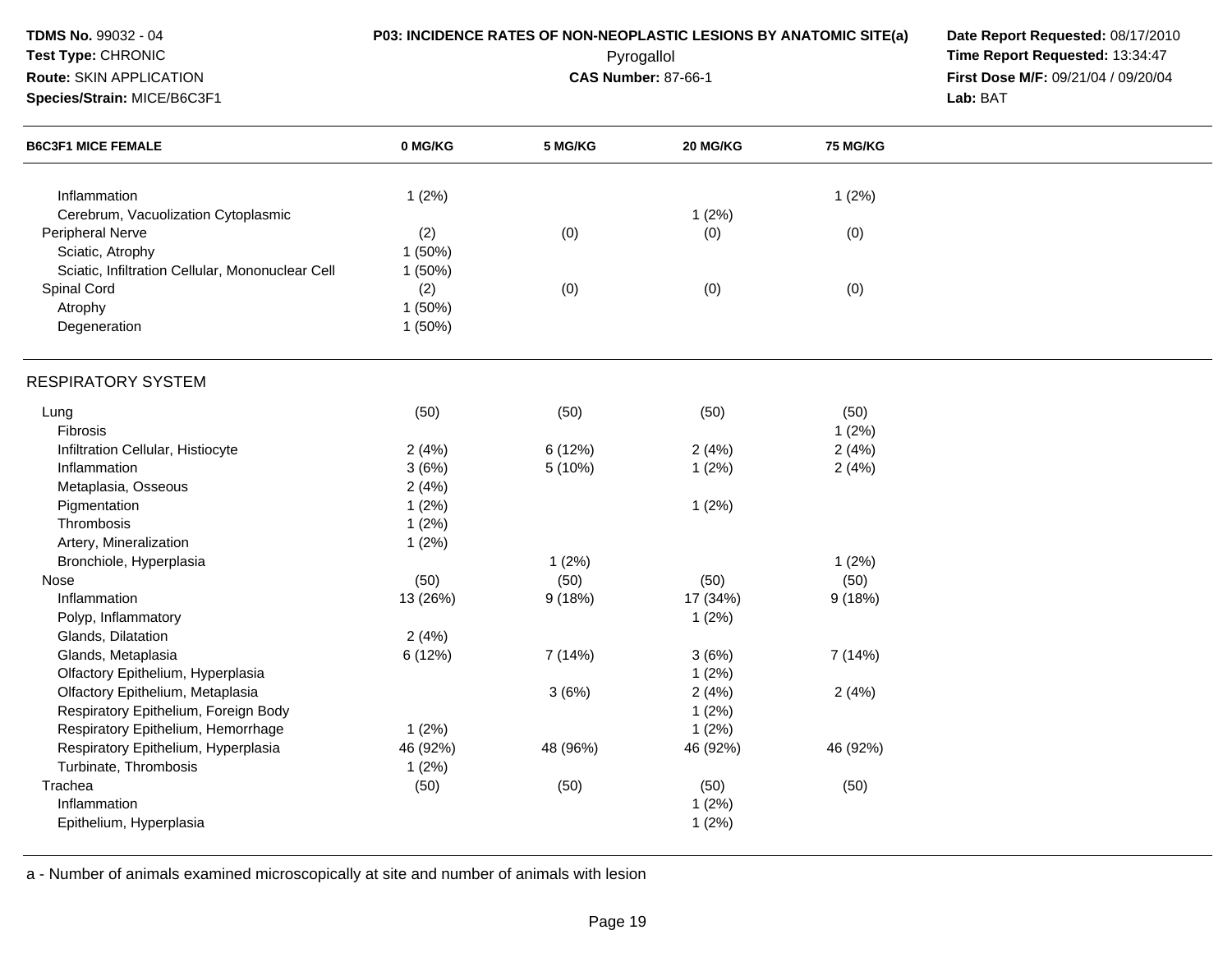| <b>TDMS No. 99032 - 04</b><br>Test Type: CHRONIC<br>Route: SKIN APPLICATION<br>Species/Strain: MICE/B6C3F1 | <b>P03: INCIDENCE RATES OF NON-NEOPLASTIC LESIONS BY ANATOMIC SITE(a)</b> | Date Report Requested: 08/17/2010<br>Time Report Requested: 13:34:47<br>First Dose M/F: 09/21/04 / 09/20/04<br>Lab: BAT |                              |                              |  |
|------------------------------------------------------------------------------------------------------------|---------------------------------------------------------------------------|-------------------------------------------------------------------------------------------------------------------------|------------------------------|------------------------------|--|
| <b>B6C3F1 MICE FEMALE</b>                                                                                  | 0 MG/KG                                                                   | 5 MG/KG                                                                                                                 | 20 MG/KG                     | <b>75 MG/KG</b>              |  |
| SPECIAL SENSES SYSTEM                                                                                      |                                                                           |                                                                                                                         |                              |                              |  |
| Eye<br>Atrophy                                                                                             | (50)                                                                      | (50)                                                                                                                    | (50)<br>1(2%)                | (50)                         |  |
| Infiltration Cellular, Mononuclear Cell<br>Inflammation<br>Cornea, Hyperplasia                             | 1(2%)<br>2(4%)<br>1(2%)                                                   | 1(2%)                                                                                                                   | 1(2%)                        | 1(2%)<br>3(6%)               |  |
| Retina, Angiectasis<br>Retina, Degeneration                                                                |                                                                           | 1(2%)                                                                                                                   | 1(2%)                        |                              |  |
| Harderian Gland<br>Atrophy<br>Cyst                                                                         | (50)<br>1(2%)                                                             | (50)                                                                                                                    | (50)<br>1(2%)                | (50)                         |  |
| Hyperplasia<br>Infiltration Cellular, Mononuclear Cell<br>Inflammation                                     | 3(6%)<br>29 (58%)<br>1(2%)                                                | 9(18%)<br>33 (66%)                                                                                                      | 6(12%)<br>31 (62%)           | 5(10%)<br>24 (48%)           |  |
| Mineralization<br><b>Lacrimal Gland</b>                                                                    | (0)                                                                       | (0)                                                                                                                     | (1)                          | 1(2%)<br>(0)                 |  |
| <b>URINARY SYSTEM</b>                                                                                      |                                                                           |                                                                                                                         |                              |                              |  |
| Kidney<br>Accumulation, Hyaline Droplet<br>Cyst                                                            | (50)<br>2(4%)                                                             | (50)<br>3(6%)                                                                                                           | (50)<br>2(4%)<br>1(2%)       | (50)                         |  |
| Dilatation<br>Infarct, Chronic                                                                             |                                                                           | 1(2%)                                                                                                                   | 1(2%)                        | 2(4%)                        |  |
| Infiltration Cellular, Mononuclear Cell<br>Inflammation                                                    | 2(4%)<br>1(2%)                                                            | 5 (10%)                                                                                                                 | 4(8%)                        | 4(8%)<br>3(6%)               |  |
| Metaplasia, Osseous<br>Mineralization<br>Nephropathy                                                       | 3(6%)<br>12 (24%)<br>33 (66%)                                             | 1(2%)<br>7(14%)<br>24 (48%)                                                                                             | 1(2%)<br>8 (16%)<br>28 (56%) | 2(4%)<br>7 (14%)<br>28 (56%) |  |
| Pigmentation<br>Papilla, Necrosis<br>Renal Tubule, Degeneration                                            | 3(6%)<br>1(2%)                                                            | 1(2%)<br>1(2%)                                                                                                          | 1(2%)<br>1(2%)               | 1(2%)                        |  |
| Renal Tubule, Hyperplasia<br>Renal Tubule, Vacuolization Cytoplasmic                                       | 1(2%)                                                                     |                                                                                                                         | 1(2%)                        |                              |  |